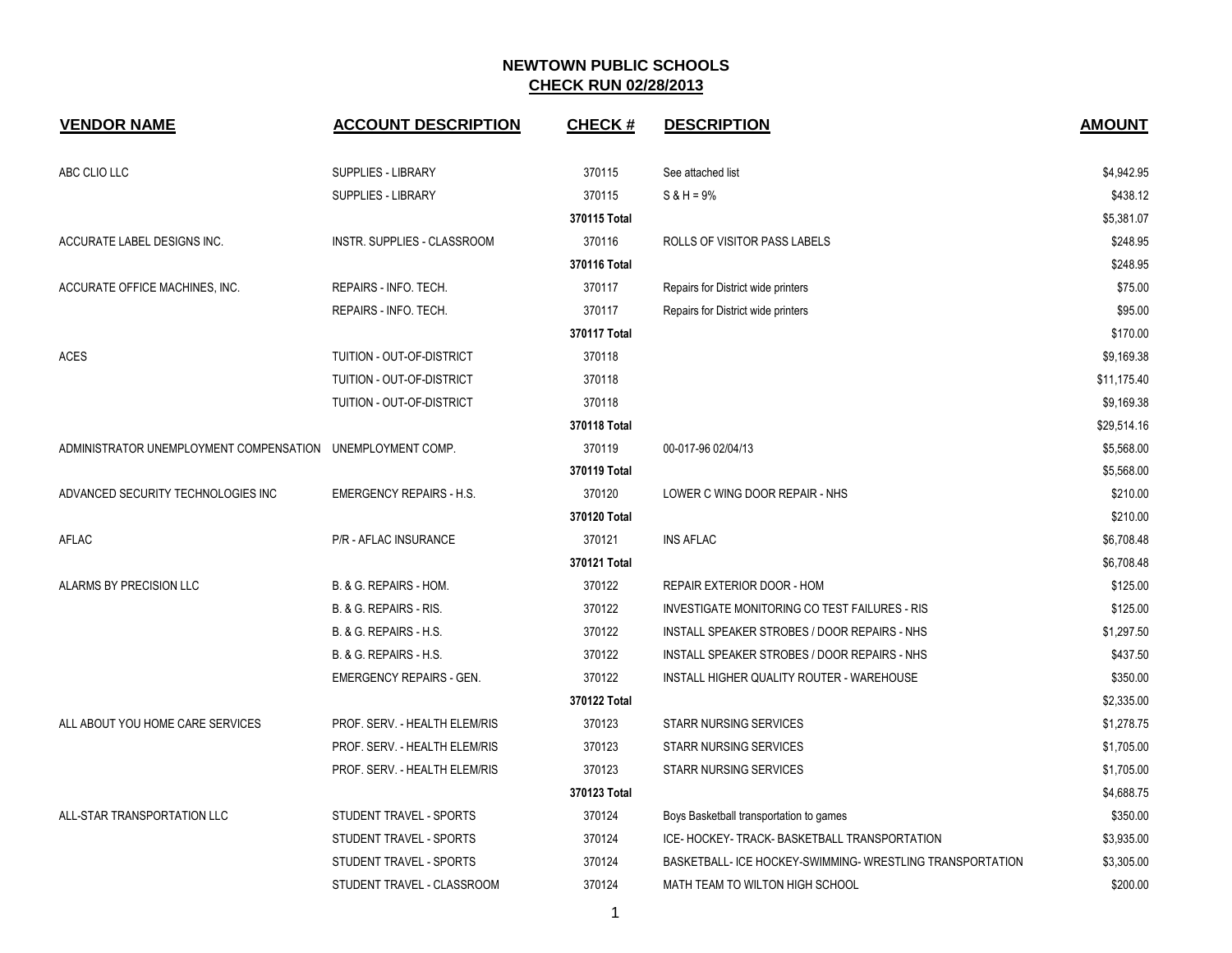| <b>VENDOR NAME</b> | <b>ACCOUNT DESCRIPTION</b>       | <b>CHECK#</b> | <b>DESCRIPTION</b>                                                                   | <b>AMOUNT</b> |
|--------------------|----------------------------------|---------------|--------------------------------------------------------------------------------------|---------------|
|                    | STUDENT TRAVEL - SPORTS          | 370124        | Transportation to basketball games per attached invoice, 28062                       | \$775.00      |
|                    | STUDENT TRAVEL - SPORTS          | 370124        | Transportation to basketball games per invoice 28063, attached.                      | \$225.00      |
|                    | STUDENT TRAVEL - MUSIC           | 370124        | TRANSPORTATTION TO CHOIR TO WATERBURY PALACE                                         | \$200.00      |
|                    | STAFF TRAVEL - CLASSROOM         | 370124        | TRANSPORTATION SOCIAL STUDIES DANURY                                                 | \$225.00      |
|                    | STUDENT TRAVEL - SPORTS          | 370124        | TRACK- BOYS BASKETBALL- GYMNASTICS- HOCKEY                                           | \$4,895.00    |
|                    | CONTRACTED SERV. - SPORTS        | 370124        | Transportation to Whisconier school for boys basketball. See attached invoice, 28149 | \$175.00      |
|                    |                                  | 370124 Total  |                                                                                      | \$14,285.00   |
| LAURA ALTIERI      | OFF. SUPPLIES - ADMIN.           | 370125        | <b>SUPPLIES ADM</b>                                                                  | \$118.22      |
|                    |                                  | 370125 Total  |                                                                                      | \$118.22      |
| AMAZON.COM CREDIT  | OTHER SUPPLIES - STAFF DEVELOP.  | 370126        | Collins COBUILD Eng/Espanol (3) ORDER #108-0045684-6061022                           | \$21.00       |
|                    | OTHER SUPPLIES - STAFF DEVELOP.  | 370126        | Collins COBUILD Eng/Espanol (3) ORDER #108-0045684-6061022                           | \$10.50       |
|                    |                                  | 370126 Total  |                                                                                      | \$31.50       |
| AMAZON             | SUPPLIES - LIBRARY               | 370127        | Amazon Book Order *See attached* No Shipping                                         | \$184.28      |
|                    | SUPPLIES - LIBRARY               | 370127        | Amazon Book Order *see attached* no shipping                                         | \$95.95       |
|                    | SUPPLIES - LIBRARY               | 370127        | Amazon Book Order *see attached* no shipping                                         | \$165.68      |
|                    | SUPPLIES - LIBRARY               | 370127        | Amazon Book Order *see attached* no shipping                                         | \$245.80      |
|                    | SUPPLIES - LIBRARY               | 370127        | Amazon Book Order *No Shipping* See attached                                         | \$197.54      |
|                    | <b>SUPPLIES - LIBRARY</b>        | 370127        | Amazon Book Order *No Shipping* See attached                                         | \$214.39      |
|                    |                                  | 370127 Total  |                                                                                      | \$1,103.64    |
|                    | INSTR. SUPPLIES - CLASSROOM      | 370128        | Oficemate Hole Punch, #90088 FREE SHIPPING                                           | \$99.40       |
|                    | OFF. SUPPLIES - ADMIN.           | 370128        | Set of color toners for HP3600, and 20 clear 18 inch rulers.                         | \$50.40       |
| AMAZON             | OFF. SUPPLIES - ADMIN.           | 370128        | shipping charge                                                                      | \$3.20        |
|                    | OFF. SUPPLIES - ADMIN.           | 370128        | Set of color toners for HP3600, and 20 clear 18 inch rulers.                         | \$453.54      |
|                    | OFF. SUPPLIES - ADMIN.           | 370128        | shipping charge                                                                      | \$11.99       |
|                    | OFF. SUPPLIES - ADMIN.           | 370128        | HP Laserjet Toner, 51A                                                               | \$122.00      |
|                    | OFF. SUPPLIES - ADMIN.           | 370128        | Calculator tape rolls                                                                | \$18.56       |
|                    | OFF. SUPPLIES - ADMIN.           | 370128        | Vis a Vis wet erase markers                                                          | \$50.30       |
|                    | OFF. SUPPLIES - ADMIN.           | 370128        | Shipping                                                                             | \$17.45       |
|                    | CONTRACTED SERV. - CLASSROOM     | 370128        | Of Thee I Sing, A letter to My Daughters (For Liaochang dlegation) Free Shipping     | \$85.61       |
|                    | CONTRACTED SERV. - CLASSROOM     | 370128        | Of Thee I Sing, A letter to My Daughters (For Liaochang dlegation) Free Shipping     | \$281.29      |
|                    |                                  | 370128 Total  |                                                                                      | \$1,193.74    |
|                    | <b>INSTR. SUPPLIES - ENGLISH</b> | 370129        | DVD Million Dollar Baby (2005) Clint Eastwood, Hilary Swank                          | \$4.99        |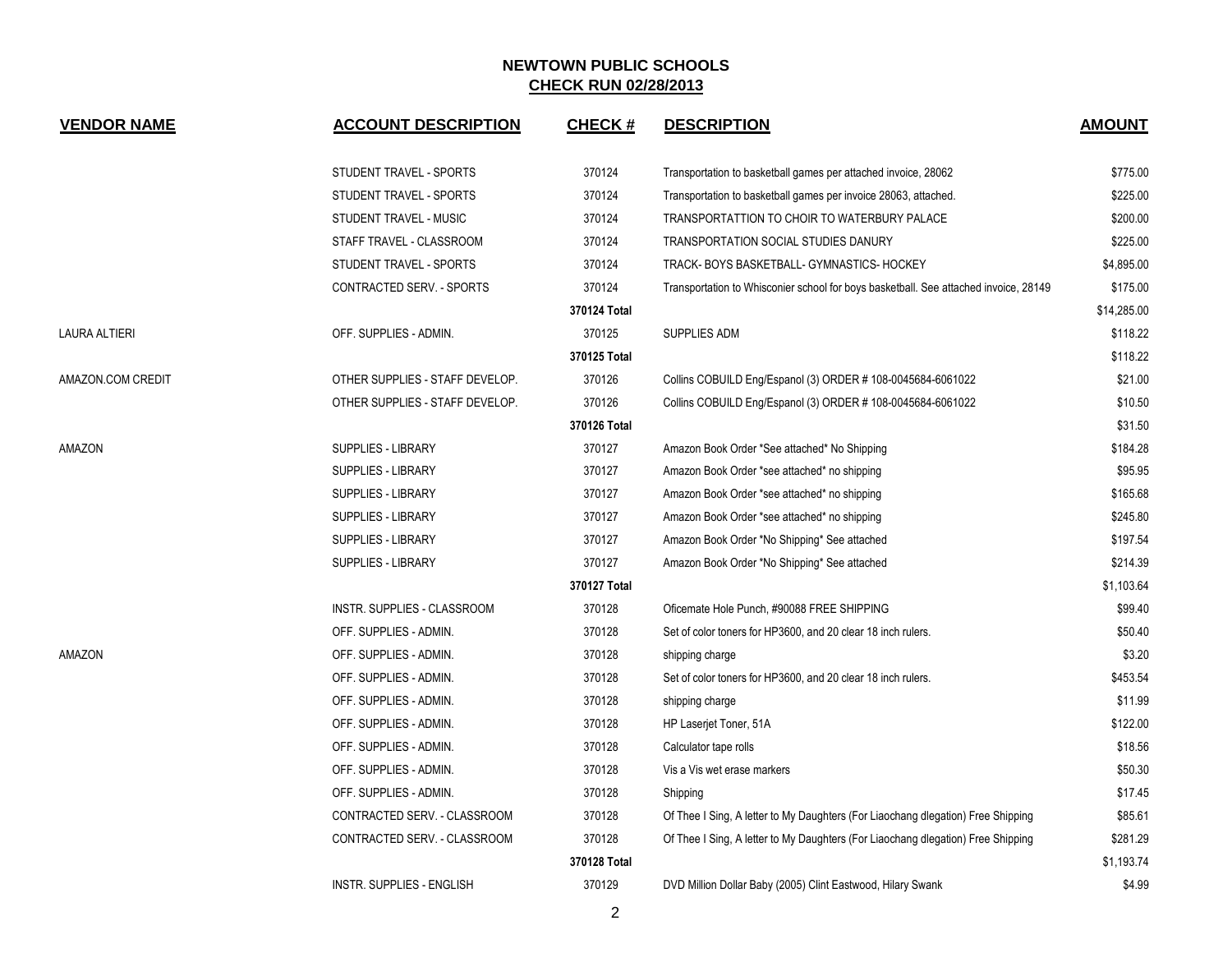| <b>VENDOR NAME</b>       | <b>ACCOUNT DESCRIPTION</b>        | <b>CHECK#</b> | <b>DESCRIPTION</b>                                                                 | <b>AMOUNT</b> |
|--------------------------|-----------------------------------|---------------|------------------------------------------------------------------------------------|---------------|
|                          | INSTR. SUPPLIES - SCIENCE         | 370129        | Targus PAUM30U Notebook Wireless Presenter                                         | \$49.47       |
|                          | INSTR. SUPPLIES - ENGLISH         | 370129        | DVD Beasts of the Southern Wild: Quvenzhane Wallis and Dwight Henry PG-13 For Huma | \$19.96       |
|                          | INSTR. SUPPLIES - C.W.E.          | 370129        | CHEFWORKS APKBC BLACK BLACK BIB APRON 33X28                                        | \$8.95        |
|                          | INSTR. SUPPLIES - C.W.E.          | 370129        | CHEFWORKS APKBC BLACK BLACK BIB APRON 33X28                                        | \$143.20      |
|                          | INSTR. SUPPLIES - C.W.E.          | 370129        | WINGSCAPES WSCT-01 00114 TIMELAPSE CAM 8.0 WEATHER PROOF 8MP CAMEF                 | \$97.98       |
|                          | INSTR. SUPPLIES - C.W.E.          | 370129        | <b>CAMERA POWER ADPATER</b>                                                        | \$28.61       |
|                          | INSTR. SUPPLIES - C.W.E.          | 370129        | KINGSTON 16 GB CLASS 4 SDHC FLASH MEMORY CARD SD4/16GBET                           | \$9.99        |
|                          | INSTR. SUPPLIES - C.W.E.          | 370129        | STEEL MASTER TIERED CASH BOX WITH BILL WEIGHTS                                     | \$77.98       |
|                          | INSTR. SUPPLIES - ENGLISH         | 370129        | MIDNIGHT IN PARIS (2011) dvd pg13 HANNA AP LANG OWEN WILSON                        | \$11.49       |
|                          | INSTR. SUPPLIES - CLASSROOM       | 370129        | <b>ID BADGE HOLDER</b>                                                             | \$105.80      |
|                          | INSTR. SUPPLIES - CLASSROOM       | 370129        | ID BADGE HOLDER- AND LANYARD                                                       | \$330.80      |
|                          |                                   | 370129 Total  |                                                                                    | \$889.22      |
| <b>CARL ANDERSON</b>     | CONTRACTED SERV. - MUSIC          | 370130        | For services rendered: 4th Gr. Choral Rehearsal, 1 hour, 11/19/12                  | \$25.00       |
|                          | CONTRACTED SERV. - MUSIC          | 370130        | 4th Gr. Choral Rehearsal, 1 hour, 11/26/12                                         | \$25.00       |
|                          | CONTRACTED SERV. - MUSIC          | 370130        | 4th Gr. Choral Concert Accompaniment, 2 hours, 12/3/12                             | \$50.00       |
|                          | CONTRACTED SERV. - MUSIC          | 370130        | 4th Gr. Choral Rehearsal, 1 hour, 12/7/12                                          | \$25.00       |
|                          | CONTRACTED SERV. - MUSIC          | 370130        | 4th Gr. Choral Concert Accompaniment, 2 hours, 12/10/12                            | \$50.00       |
|                          |                                   | 370130 Total  |                                                                                    | \$175.00      |
| ASCOM HASLER/GE CAP PROG | EQUIP RENTAL - ADMIN.             | 370131        | LEASE FOR FOLDING MACHINE                                                          | \$158.47      |
|                          |                                   | 370131 Total  |                                                                                    | \$158.47      |
| AT&T                     | <b>TELEPHONE &amp; CABLE</b>      | 370132        | <b>SERVICES 2012/13</b>                                                            | \$806.59      |
|                          |                                   | 370132 Total  |                                                                                    | \$806.59      |
|                          | <b>TELEPHONE &amp; CABLE</b>      | 370133        | <b>SERVICES 2012/13</b>                                                            | \$113.46      |
|                          |                                   | 370133 Total  |                                                                                    | \$113.46      |
|                          | TELEPHONE & CABLE                 | 370134        | <b>SERVICES 2012/13</b>                                                            | \$112.46      |
|                          |                                   | 370134 Total  |                                                                                    | \$112.46      |
|                          | <b>TELEPHONE &amp; CABLE</b>      | 370135        | <b>SERVICES 2012/13</b>                                                            | \$64.22       |
|                          |                                   | 370135 Total  |                                                                                    | \$64.22       |
| AUTO HOME COMMERCIAL     | <b>B. &amp; G. REPAIRS - S.H.</b> | 370136        | REPAIR PA / PAGING SYSTEM - CHALK HILL                                             | \$2,807.10    |
|                          | <b>B&amp;G CONTRACTED SERV.</b>   | 370136        | RE-PROGRAM 2 HOUR DELAY BELLS - ALL SCHOOLS                                        | \$1,680.00    |
|                          | <b>EMERGENCY REPAIRS - H.S.</b>   | 370136        | INSTALL ALL CALL PAGING IN F205 - NHS                                              | \$743.79      |
|                          |                                   | 370136 Total  |                                                                                    | \$5,230.89    |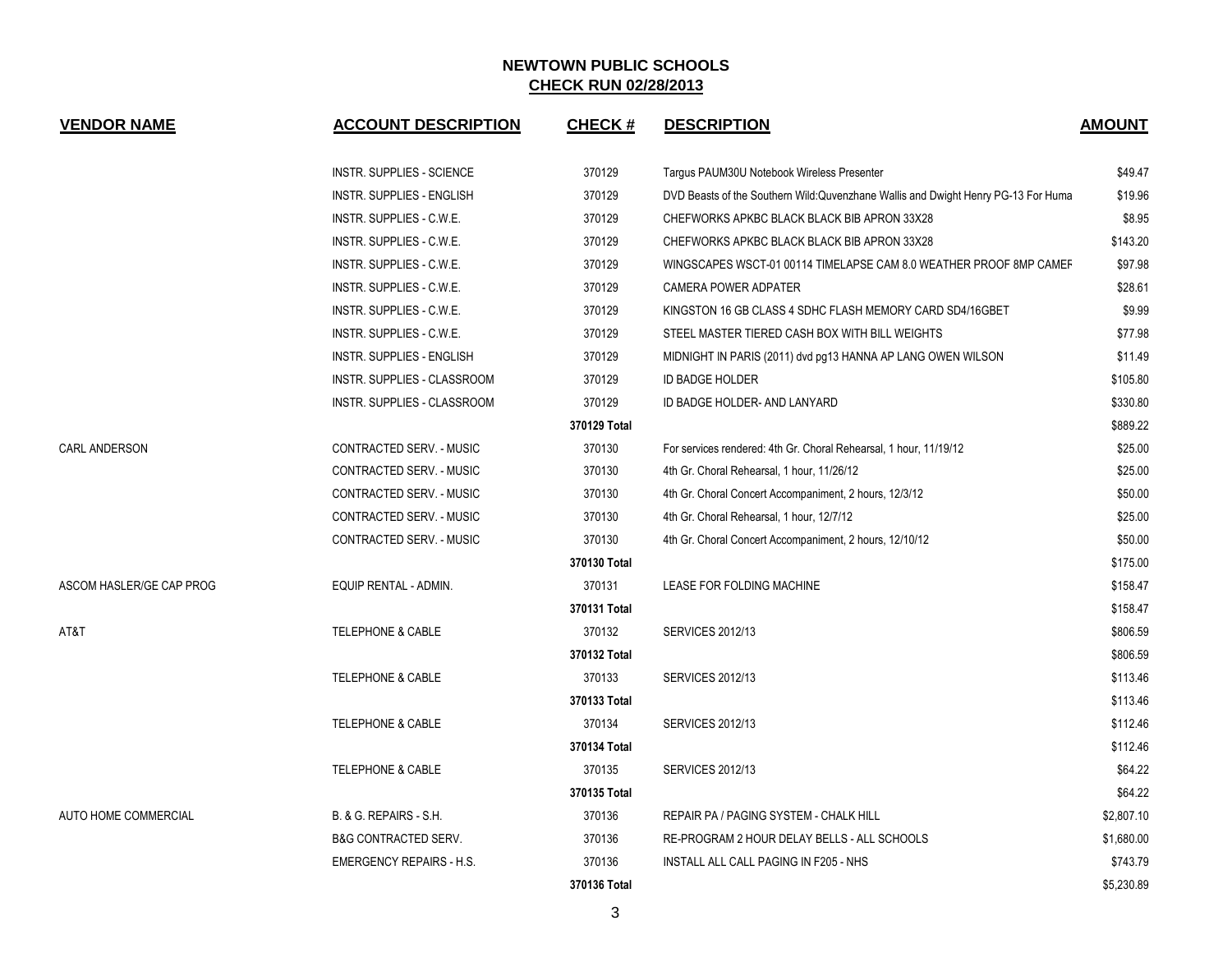| <b>VENDOR NAME</b>                  | <b>ACCOUNT DESCRIPTION</b>       | <b>CHECK#</b> | <b>DESCRIPTION</b>                                                                    | <b>AMOUNT</b> |
|-------------------------------------|----------------------------------|---------------|---------------------------------------------------------------------------------------|---------------|
| B & H PHOTO-VIDEO-PRO AUDIO         | REPAIRS - INFO. TECH.            | 370137        | Omnidirectional Condenser Lavalier Microphone for use with the wireless SennheiserPEO | \$239.90      |
|                                     |                                  | 370137 Total  |                                                                                       | \$239.90      |
| ANNETTE BARBOUR                     | TRANS. - LOCAL SPECIAL ED        | 370138        | SERV 02/12/13 THRU 02/15/13                                                           | \$320.00      |
|                                     | TRANS. - LOCAL SPECIAL ED        | 370138        | SERV 02/20/13 THRU 02/22/2013                                                         | \$240.00      |
|                                     |                                  | 370138 Total  |                                                                                       | \$560.00      |
| JAMES C. BLACK, MD                  | PROF. SERV. - PSYCH/MED. EVAL.   | 368644        | PSYCHIATRIC CONSULT                                                                   | (\$575.00)    |
|                                     |                                  | 368644 Total  |                                                                                       | (\$575.00)    |
|                                     | PROF. SERV. - PSYCH/MED. EVAL.   | 370139        | PSYCHIATRIC CONSULT                                                                   | \$575.00      |
|                                     |                                  | 370139 Total  |                                                                                       | \$575.00      |
| <b>JUDY BLANCHARD</b>               | STAFF TRAVEL - STAFF DEVELOP.    | 370140        | TRAVEL AUG THRU DEC 2012                                                              | \$232.77      |
|                                     |                                  | 370140 Total  |                                                                                       | \$232.77      |
| <b>BLICK ART MATERIALS</b>          | <b>INSTR. SUPPLIES - ART</b>     | 370141        | Art Supplies ; xacto knives, markers, erasers, cray pas, newsprint, brushes,          | \$497.96      |
| <b>BLICK ART MATERIALS</b>          | <b>INSTR. SUPPLIES - ART</b>     | 370141        | Art Supplies ;xacto knives, markers, erasers, cray pas, newsprint, brushes,           | \$45.48       |
|                                     | <b>INSTR. SUPPLIES - ART</b>     | 370141        | Art Supplies ; xacto knives, markers, erasers, cray pas, newsprint, brushes,          | \$94.00       |
|                                     |                                  | 370141 Total  |                                                                                       | \$637.44      |
| CONNIE A K. BRESCIA RN              | MEMBERSHIPS - ELEM.              | 370143        | NASA & STATE OF CT LICENSE                                                            | \$200.00      |
|                                     |                                  | 370143 Total  |                                                                                       | \$200.00      |
| AMANDA BRICKNER                     | OFF./MEETING SUPPLIES - B.O.E.   | 370144        | <b>TAPING MEETING</b>                                                                 | \$70.00       |
|                                     |                                  | 370144 Total  |                                                                                       | \$70.00       |
| <b>BRODART CO</b>                   | <b>SUPPLIES - LIBRARY</b>        | 370145        | 4-Mil Gloss vinyl Laminate.400 in x 10 in. SKU #: 55017410.                           | \$58.88       |
|                                     | <b>SUPPLIES - LIBRARY</b>        | 370145        | 4-Mil Gloss vinyl Laminate.400 in x 12 in. SKU #: 55017412                            | \$70.08       |
|                                     | <b>SUPPLIES - LIBRARY</b>        | 370145        | 4-Mil Gloss vinyl Laminate.400 in x 14 in. SKU #: 55017414. Prices per Glenda.        | \$40.96       |
|                                     |                                  | 370145 Total  |                                                                                       | \$169.92      |
| BROOK FARM METALWORKS INC.          | B. & G. REPAIRS - S.H.           | 370146        | FABRICATE / INSTALL WINDOW GUARDS-SH                                                  | \$2,326.49    |
|                                     |                                  | 370146 Total  |                                                                                       | \$2,326.49    |
| BROOKS ENVIRONMENTAL CONSULTING LLC | PROF. SERV. - B. & G.            | 370147        | ASBESTOS MGMT PLAN - CHALK HILL                                                       | \$1,125.00    |
|                                     |                                  | 370147 Total  |                                                                                       | \$1,125.00    |
| CAAD                                | STAFF TRAIN. - CLASSROOM         | 370148        | CAAD CONFERENCE REGISTRATION                                                          | \$100.00      |
|                                     |                                  | 370148 Total  |                                                                                       | \$100.00      |
| CHAINSAWS UNLIMITED, INC.           | <b>B&amp;G SUPPLIES - MAINT.</b> | 370149        | SNOWBLOWER REPAIR PARTS                                                               | \$54.00       |
|                                     |                                  | 370149 Total  |                                                                                       | \$54.00       |
| CONN CENTER FOR CHILD DEVELOPMENT   | TUITION - OUT-OF-DISTRICT        | 370150        | WRIGHT, COLLIN MEDIATED AGREEMENT                                                     | \$30,000.00   |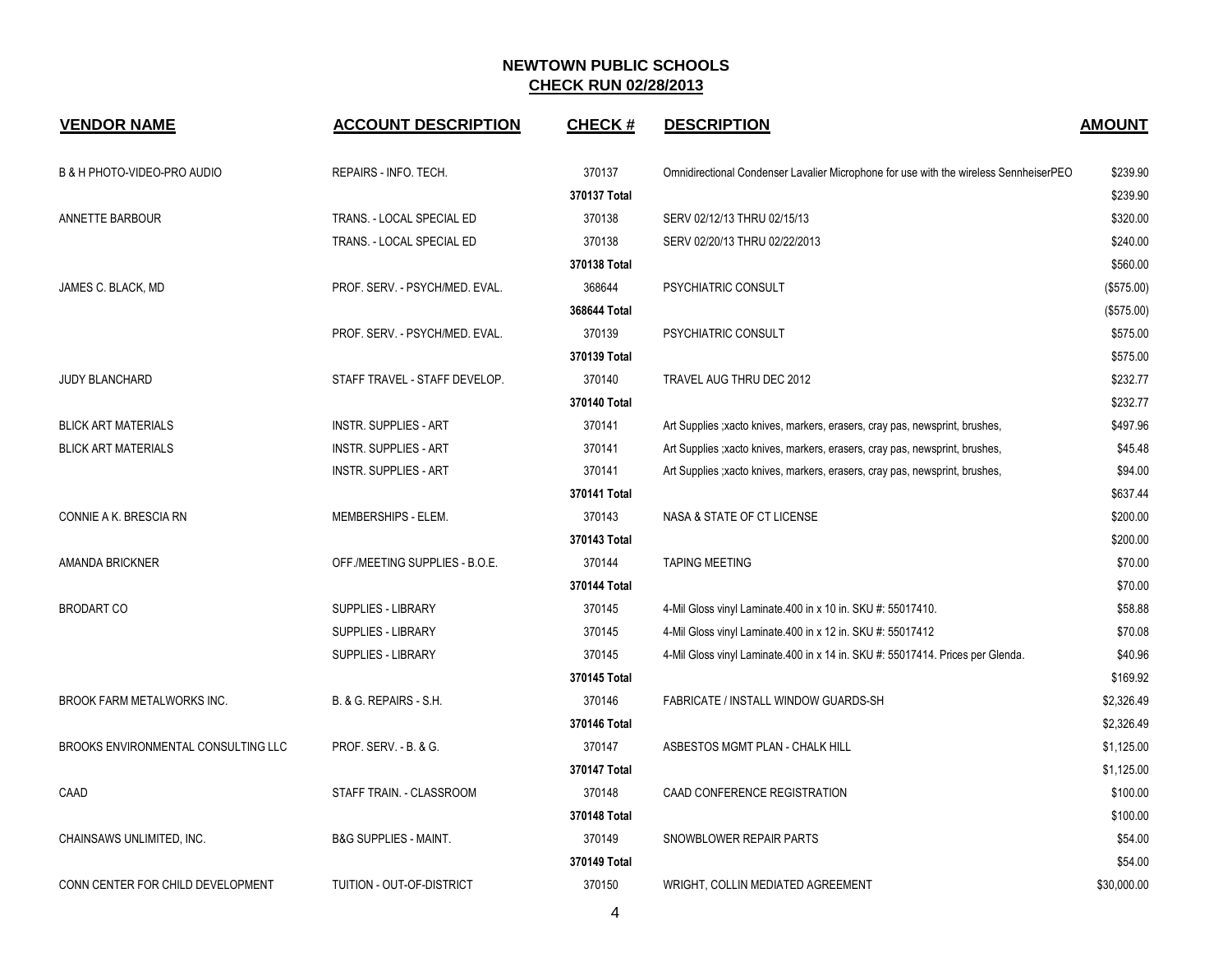| <b>VENDOR NAME</b>                       | <b>ACCOUNT DESCRIPTION</b>            | <b>CHECK#</b> | <b>DESCRIPTION</b>                   | <b>AMOUNT</b> |
|------------------------------------------|---------------------------------------|---------------|--------------------------------------|---------------|
|                                          |                                       | 370150 Total  |                                      | \$30,000.00   |
| CONN JUNIOR REPUBLIC INC                 | TUITION - OUT-OF-DISTRICT             | 370151        |                                      | \$4,597.40    |
|                                          | TUITION - OUT-OF-DISTRICT             | 370151        |                                      | \$4,597.40    |
|                                          | TUITION - OUT-OF-DISTRICT             | 370151        |                                      | \$4,597.40    |
|                                          | TUITION - OUT-OF-DISTRICT             | 370151        |                                      | \$4,597.40    |
|                                          | TUITION - OUT-OF-DISTRICT             | 370151        |                                      | \$4,597.40    |
|                                          | TUITION - OUT-OF-DISTRICT             | 370151        |                                      | \$4,597.40    |
|                                          |                                       | 370151 Total  |                                      | \$27,584.40   |
| CONNECTICUT HURRICANES                   | <b>INSTR. SUPPLIES - MUSIC</b>        | 370152        | TUBA- RENTAL FOR STUDENTS            | \$800.00      |
|                                          |                                       | 370152 Total  |                                      | \$800.00      |
| <b>LAUREN CONNOR</b>                     | STAFF TRAVEL - PUPIL SERV.            | 370153        | TRAVEL NOV 2012 THRU JAN 2013        | \$92.41       |
|                                          |                                       | 370153 Total  |                                      | \$92.41       |
| <b>NANCY CONRON</b>                      | STAFF TRAVEL - PUPIL SERV.            | 370154        | travel Sept 2012 thru Jan 2013       | \$182.06      |
|                                          |                                       | 370154 Total  |                                      | \$182.06      |
| CONSOLIDATED ELECTRICAL DISTRIBUTORS INC | <b>B&amp;G SUPPLIES - MAINT.</b>      | 370155        | <b>FLOURESCENT LAMPS</b>             | \$301.45      |
|                                          |                                       | 370155 Total  |                                      | \$301.45      |
| CONSULTING ENGINEERING SERVICES INC      | PROF. SERV. - B. & G.                 | 370156        | ENGINEERING SERVICES-HOM GENERATOR   | \$3,613.86    |
|                                          |                                       | 370156 Total  |                                      | \$3,613.86    |
| COUNTY ELECTRIC CONSTRUCTION INC.        | <b>B&amp;G CONTRACTED SERV.</b>       | 370157        | REPAIR PARKING LOT LIGHT POLES - HOM | \$1,758.00    |
|                                          |                                       | 370157 Total  |                                      | \$1,758.00    |
| <b>CORINNE COX</b>                       | <b>TUTORS - HOMEBOUND</b>             | 370158        | SERV 02/04/13 THRU 02/15/13 19HR     | \$665.00      |
|                                          |                                       | 370158 Total  |                                      | \$665.00      |
| <b>CTAHPERD</b>                          | MEMBERSHIPS - P.E.                    | 370159        | CTAHPERD memberships                 | \$105.00      |
|                                          |                                       | 370159 Total  |                                      | \$105.00      |
| DAJ OCCUPATIONAL THERAPY LLC             | PROF. SERV. - OCCUP./PHYSICAL THERAPY | 370160        | OCCUPATIONAL THERAPY SERVICES        | \$3,315.00    |
|                                          |                                       | 370160 Total  |                                      | \$3,315.00    |
| LYNETTE DARIA                            | INSTR. SUPPLIES - SP. ED. PREK-8      | 370161        | STUDENT'S IPAD COVER                 | \$38.06       |
|                                          |                                       | 370161 Total  |                                      | \$38.06       |
| TOM DEBENEDETTO                          | <b>INSTR. SUPPLIES - SPORTS</b>       | 370162        | <b>BASKETBALL MEDICAL SUPPLIES</b>   | \$95.85       |
|                                          |                                       | 370162 Total  |                                      | \$95.85       |
| DELL MARKETING L.P.                      | REPAIRS - INFO. TECH.                 | 370163        | for Dell repairs 2012/13             | \$71.24       |
|                                          |                                       | 370163 Total  |                                      | \$71.24       |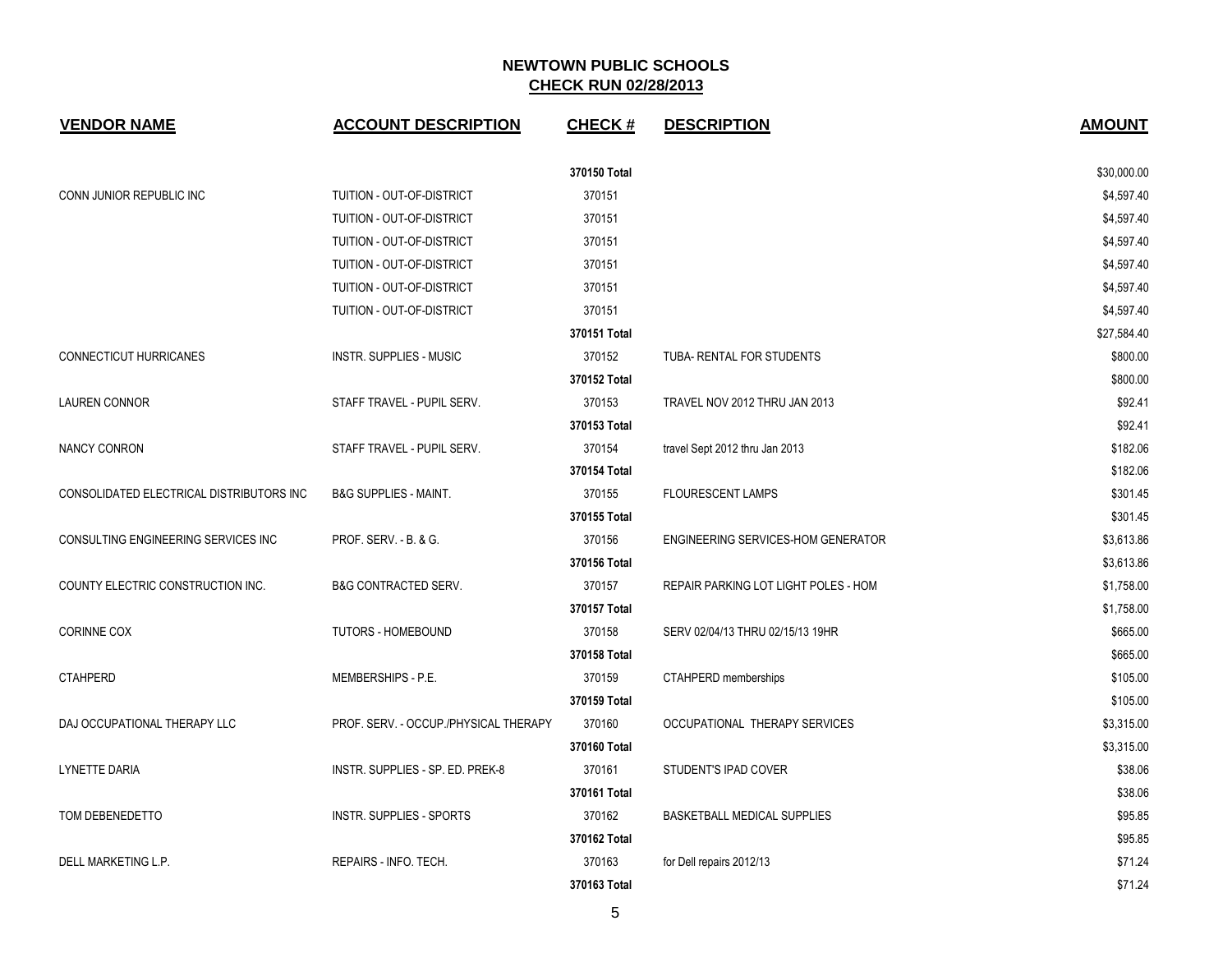| <b>VENDOR NAME</b>            | <b>ACCOUNT DESCRIPTION</b>     | <b>CHECK#</b> | <b>DESCRIPTION</b>                                | <b>AMOUNT</b> |
|-------------------------------|--------------------------------|---------------|---------------------------------------------------|---------------|
| DEMCO INC                     | EQUIPMENT - DISTRICT FURNITURE | 370164        | <b>LIBRARY FURNITURE - SH</b>                     | \$3,331.96    |
|                               |                                | 370164 Total  |                                                   | \$3,331.96    |
| EAST COAST SIGN & SUPPLY INC. | B. & G. REPAIRS - RIS.         | 370165        | SIGNS DIRECTING TO NURSE / GUIDANCE OFFICES - RIS | \$30.00       |
|                               |                                | 370165 Total  |                                                   | \$30.00       |
| EAST RIVER ENERGY             | FUEL OIL - GEN.                | 370166        | <b>FUEL OIL 2012/13 GEN</b>                       | \$1,228.35    |
|                               | FUEL OIL - H.                  | 370166        | <b>FUEL OIL 2012/13 HAW</b>                       | \$2,591.70    |
|                               | FUEL OIL - S.H.                | 370166        | FUEL OIL 2012/13 S/H                              | \$13,646.87   |
|                               |                                | 370166 Total  |                                                   | \$17,466.92   |
|                               | FUEL OIL - S.H.                |               | FUEL OIL 2012/13 S/H                              | \$24,462.47   |
|                               | FUEL OIL - S.H.                |               | FUEL OIL 2012/13 S/H                              | \$24,307.25   |
|                               | FUEL OIL - S.H.                |               | FUEL OIL 2012/13 S/H                              | (\$24,307.25) |
|                               | FUEL OIL - S.H.                |               | FUEL OIL 2012/13 S/H                              | (\$24,462.47) |
|                               | FUEL OIL - M.S.                | 370166        | FUEL OIL 2012/13 M/S                              | \$21,972.02   |
|                               |                                | 370166 Total  |                                                   | \$21,972.02   |
| <b>JOSEPH ELLIOTT</b>         | OFF./MEETING SUPPLIES - B.O.E. | 370168        | <b>TAPING MEETING</b>                             | \$50.00       |
|                               |                                | 370168 Total  |                                                   | \$50.00       |
| <b>EXCEL TUTORING LLC</b>     | <b>TUTORS - HOMEBOUND</b>      | 370169        | HOMEBOUND TUTORING                                | \$372.50      |
|                               | <b>TUTORS - HOMEBOUND</b>      | 370169        | <b>HOMEBOUND TUTORING</b>                         | \$500.00      |
|                               | <b>TUTORS - HOMEBOUND</b>      | 370169        | <b>HOMEBOUND TUTORING</b>                         | \$600.00      |
|                               | <b>TUTORS - HOMEBOUND</b>      | 370169        | HOMEBOUND TUTORING                                | \$615.00      |
|                               | TUTORS - HOMEBOUND             | 370169        | HOMEBOUND TUTORING                                | \$30.00       |
|                               | TUTORS - HOMEBOUND             | 370169        | <b>HOMEBOUND TUTORING</b>                         | \$340.00      |
|                               | <b>TUTORS - HOMEBOUND</b>      | 370169        | HOMEBOUND TUTORING                                | \$257.50      |
|                               | TUTORS - HOMEBOUND             | 370169        | <b>HOMEBOUND TUTORING</b>                         | \$310.00      |
|                               | TUTORS - HOMEBOUND             | 370169        | <b>HOMEBOUND TUTORING</b>                         | \$685.00      |
|                               | TUTORS - HOMEBOUND             | 370169        | HOMEBOUND TUTORING                                | \$30.00       |
|                               | TUTORS - HOMEBOUND             | 370169        | HOMEBOUND TUTORING                                | \$410.00      |
|                               | <b>TUTORS - HOMEBOUND</b>      | 370169        | <b>HOMEBOUND TUTORING</b>                         | \$130.00      |
|                               | <b>TUTORS - HOMEBOUND</b>      | 370169        | <b>HOMEBOUND TUTORING</b>                         | \$70.00       |
|                               | TUTORS - HOMEBOUND             | 370169        | HOMEBOUND TUTORING                                | \$332.50      |
|                               | TUTORS - HOMEBOUND             | 370169        | HOMEBOUND TUTORING                                | \$460.00      |
|                               | <b>TUTORS - HOMEBOUND</b>      | 370169        | HOMEBOUND TUTORING                                | \$920.00      |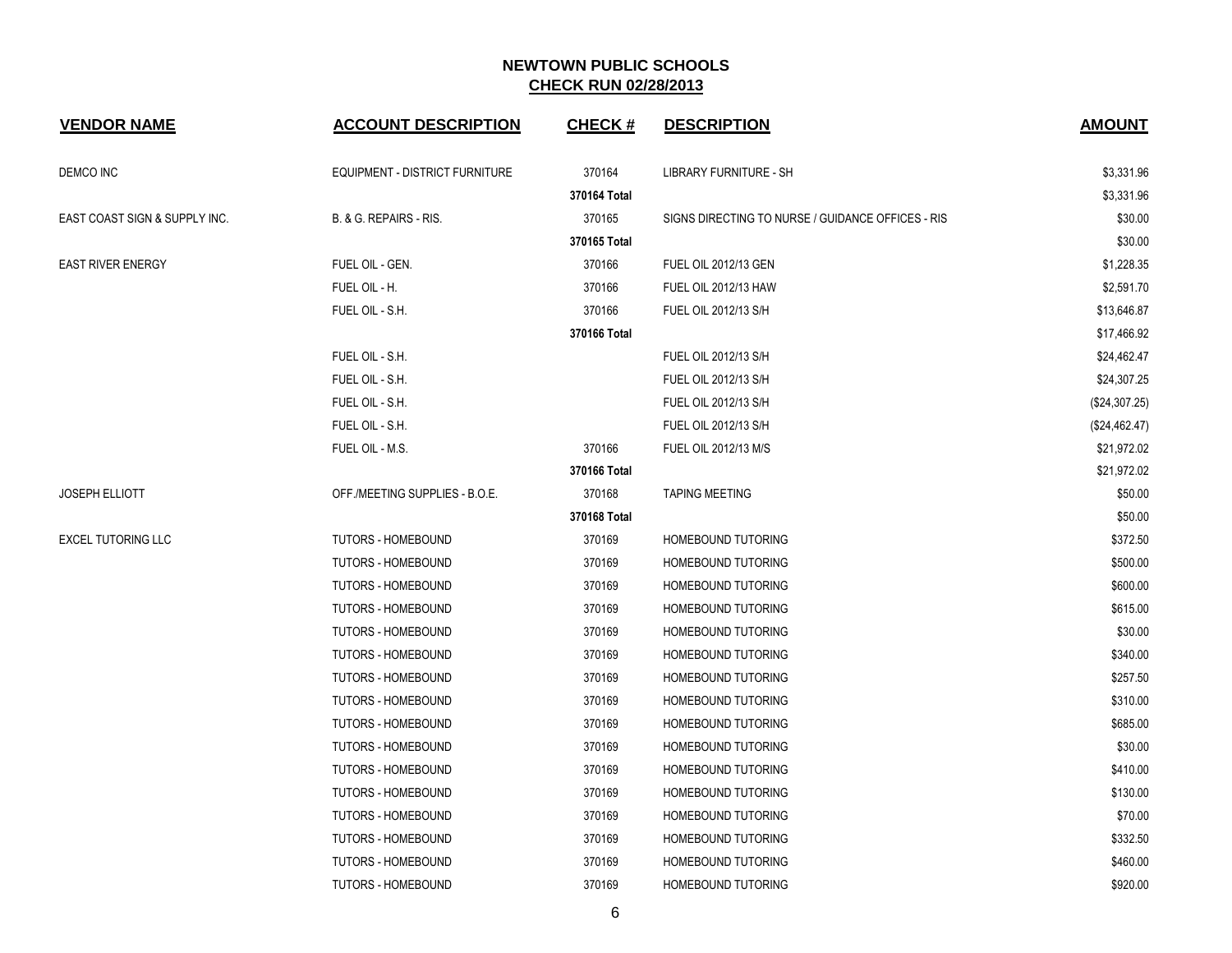| <b>VENDOR NAME</b>                          | <b>ACCOUNT DESCRIPTION</b>       | <b>CHECK#</b> | <b>DESCRIPTION</b>                                                           | <b>AMOUNT</b> |
|---------------------------------------------|----------------------------------|---------------|------------------------------------------------------------------------------|---------------|
|                                             | TUTORS - HOMEBOUND               | 370169        | <b>HOMEBOUND TUTORING</b>                                                    | \$30.00       |
|                                             |                                  | 370169 Total  |                                                                              | \$6,092.50    |
| F & M ELECTRICAL SUPPLY CO, INC             | B. & G. REPAIRS - HOM.           | 370170        | ELECTRICAL REPAIRS - HOM                                                     | \$505.73      |
|                                             | <b>EMERGENCY REPAIRS - GEN.</b>  | 370170        | ELECTRICAL METERS FOR WAREHOUSE DIST CTR                                     | \$1,319.80    |
|                                             | <b>EMERGENCY REPAIRS - H.S.</b>  | 370170        | AUDITORIUM REPLACEMENT LTS - NHS                                             | \$1,259.44    |
|                                             | <b>EMERGENCY REPAIRS - H.S.</b>  | 370170        | AUDITORIUM REPLACEMENT LTS - NHS                                             | \$38.50       |
|                                             |                                  | 370170 Total  |                                                                              | \$3,123.47    |
| FLINN SCIENTIFIC INC.                       | INSTR. SUPPLIES - SCIENCE        | 370171        | AP 1451 12 INCH LONG SPIRIT-FILLED THERMOMETERS (PACKAGE OF 12)              | \$120.72      |
|                                             | INSTR. SUPPLIES - SCIENCE        | 370171        | Z 0009 ZINC SHEETS                                                           | \$50.50       |
|                                             | INSTR. SUPPLIES - SCIENCE        | 370171        | AM 0001 MAGNESIUM RIBBON                                                     | \$23.10       |
|                                             | <b>INSTR. SUPPLIES - SCIENCE</b> | 370171        | C 0079 COPPER SHEET                                                          | \$76.10       |
|                                             | INSTR. SUPPLIES - SCIENCE        | 370171        | AP 4790 POLYPROPYLENE BOTTLES 60ML                                           | \$12.00       |
|                                             | INSTR. SUPPLIES - SCIENCE        | 370171        | AP 4791 POLYPROPYLENE BOTTLES 120 ML                                         | \$15.00       |
|                                             | INSTR. SUPPLIES - SCIENCE        | 370171        | <b>TRANSPORTATION</b>                                                        | \$38.30       |
|                                             |                                  | 370171 Total  |                                                                              | \$335.72      |
| FOLLETT EDUCATIONAL SERVICES                | TEXTBOOKS - CLASSROOM            | 370172        | HHI 1994 FROGS, K-3 (P), ISBN: 0-8234-1134-6, ISBN-13:9780823411344          | \$20.64       |
|                                             | TEXTBOOKS - CLASSROOM            | 370172        | HHI 1997 MONARCH BUTTERFLY, 3-6 (P), ISBN:0-8234-0909-0ISBN-13: 978082340909 | \$20.64       |
|                                             |                                  | 370172 Total  |                                                                              | \$41.28       |
| <b>FOLLETT LIBRARY RESOURCES</b>            | SUPPLIES - LIBRARY               | 370173        | per attached lists-books for library plus processing-no shipping             | \$741.05      |
|                                             |                                  | 370173 Total  |                                                                              | \$741.05      |
| FOLLETT SOFTWARE COMPANY                    | <b>SUPPLIES - LIBRARY</b>        | 370174        | 1,000 Laser printed barcode labels NEWTOWN HS MEDIA CENTER                   | \$40.00       |
|                                             | <b>SUPPLIES - LIBRARY</b>        | 370174        | Shipping                                                                     | \$8.01        |
|                                             |                                  | 370174 Total  |                                                                              | \$48.01       |
| <b>CARLEN GAINES</b>                        | STAFF TRAVEL - INFO. TECH.       | 370175        | TRAVEL OCT 2012 THRU DEC 2012                                                | \$42.74       |
|                                             | STAFF TRAVEL - INFO. TECH.       | 370175        | TRAVEL JULY 12 THRU SEPT 12                                                  | \$78.64       |
|                                             |                                  | 370175 Total  |                                                                              | \$121.38      |
| <b>GALE CENGAGE LEARNING</b>                | <b>SUPPLIES - LIBRARY</b>        | 370176        | See attached list - No S&H                                                   | \$622.69      |
|                                             |                                  | 370176 Total  |                                                                              | \$622.69      |
| <b>BARBARA GASPARINE</b>                    | OFF. SUPPLIES - ADMIN.           | 370177        | <b>ADM SUPPLIES</b>                                                          | \$143.84      |
|                                             |                                  | 370177 Total  |                                                                              | \$143.84      |
| <b>GERONNURSING &amp; RESPITE CARE INC.</b> | PROF. SERV. - HEALTH ELEM/RIS    | 370178        | <b>STARR SERVICES</b>                                                        | \$1,902.38    |
|                                             | PROF. SERV. - HEALTH ELEM/RIS    | 370178        | <b>STARR SERVICES</b>                                                        | \$1,785.57    |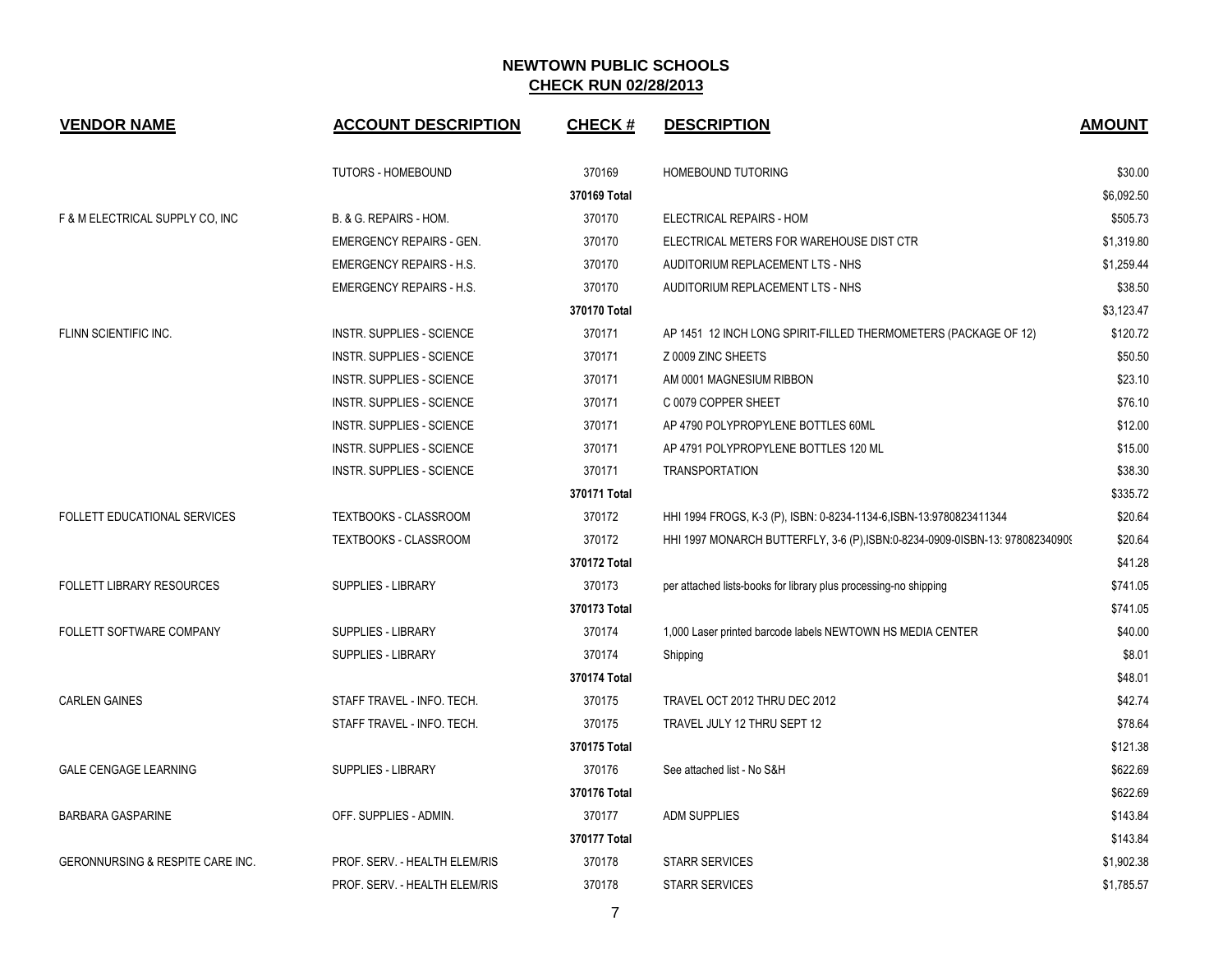| <b>VENDOR NAME</b>                | <b>ACCOUNT DESCRIPTION</b>          | <b>CHECK#</b> | <b>DESCRIPTION</b>                                                     | <b>AMOUNT</b> |
|-----------------------------------|-------------------------------------|---------------|------------------------------------------------------------------------|---------------|
|                                   |                                     | 370178 Total  |                                                                        | \$3,687.95    |
| <b>GLOBAL EQUIPMENT COMPANY</b>   | <b>B&amp;G SUPPLIES - MAINT.</b>    | 370179        | HEX KEY SET / SCREWDRIVER SET                                          | \$141.29      |
|                                   |                                     | 370179 Total  |                                                                        | \$141.29      |
| <b>GLOBAL MECHANICAL LLC</b>      | <b>EMERGENCY REPAIRS - H.S.</b>     | 370180        | REBUILD D-WING PUMPS 2&3 / F-WING PUMP 5 - NHS                         | \$8.405.18    |
|                                   |                                     | 370180 Total  |                                                                        | \$8,405.18    |
| GOLDIE AND LIBRO MUSIC CENTER LLC | <b>REPAIRS - MUSIC</b>              | 370181        | <b>REPAIRS OF INSTRUMENTS</b>                                          | \$225.00      |
|                                   |                                     | 370181 Total  |                                                                        | \$225.00      |
| GOVCONNECTION, INC.               | REPAIRS - INFO. TECH.               | 370182        | HP LaserJEt 3XXX Fuser                                                 | \$259.00      |
|                                   | INSTR. SUPPLIES - TECH ED.          | 370182        | 78A BLACK TONER CARTRIDGE AND HP LASER JET P1606DN                     | \$459.90      |
|                                   | <b>INSTR. SUPPLIES - ENGLISH</b>    | 370182        | 10983080 CE 278A Toner Eng Dept. F & B wing printers                   | \$239.97      |
|                                   | INSTR. SUPPLIES - SCIENCE           | 370182        | 8929025 CE 505A Toner Science Dept. B wing printer (Quote 23338015.01) | \$272.97      |
|                                   | INSTR. SUPPLIES - SOC. STUDIES      | 370182        | 10983080 CE 278A Toner Soc St Dept. F & B wing printers                | \$239.97      |
|                                   | INSTR. SUPPLIES - T.A.P./FLEX       | 370182        | <b>TONER CARTRIDGE</b>                                                 | \$143.99      |
|                                   | <b>INSTR. SUPPLIES - P.E.</b>       | 370182        | BLACK YIELD TONER CARTRIDGE FOR HL-BROTHER PRINTER                     | \$170.00      |
|                                   | INSTR. SUPPLIES - P.E.              | 370182        | 36A TONOER CARTRIDGE FOR HP LASER JET                                  | \$145.00      |
|                                   | INSTR. SUPPLIES - BUSINESS ED       | 370182        | 304A BLACK TONE CARTRIDGES TOWE PACK                                   | \$148.00      |
|                                   | INSTR. SUPPLIES - BUSINESS ED       | 370182        | 30A4 CYAN MAGENTA YELLOW TONER CARTRIDGE                               | \$275.00      |
|                                   |                                     | 370182 Total  |                                                                        | \$2,353.80    |
| <b>KEVIN GRADY</b>                | CONTRACTED SERV. - WORLD LANG.      | 370183        | NATIONAL LATIN EXAM                                                    | \$296.00      |
|                                   |                                     | 370183 Total  |                                                                        | \$296.00      |
| <b>GRAINGER</b>                   | <b>B&amp;G SUPPLIES - MAINT.</b>    | 370184        | HAND TRUCK, NUT DRIVER SET, WIRE STRIPPER, SERVICE CART, LASER METER   | \$176.80      |
|                                   | <b>B&amp;G SUPPLIES - MAINT.</b>    | 370184        | HAND TRUCK, NUT DRIVER SET, WIRE STRIPPER, SERVICE CART, LASER METER   | \$205.50      |
|                                   | <b>B&amp;G SUPPLIES - MAINT.</b>    | 370184        | HAND TRUCK, NUT DRIVER SET, WIRE STRIPPER, SERVICE CART, LASER METER   | \$593.30      |
|                                   | <b>B&amp;G SUPPLIES - MAINT.</b>    | 370184        | HAND TRUCK, NUT DRIVER SET, WIRE STRIPPER, SERVICE CART, LASER METER   | \$51.68       |
|                                   | <b>B&amp;G SUPPLIES - MAINT.</b>    | 370184        | HAND TRUCK, NUT DRIVER SET, WIRE STRIPPER, SERVICE CART, LASER METER   | \$192.02      |
|                                   | <b>B&amp;G SUPPLIES - MAINT.</b>    | 370184        | HAND TRUCK, NUT DRIVER SET, WIRE STRIPPER, SERVICE CART, LASER METER   | \$84.90       |
|                                   |                                     | 370184 Total  |                                                                        | \$1,304.20    |
| HAT CITY PAPER & SUPPLY CO.       | <b>B&amp;G SUPPLIES - CUSTODIAL</b> | 370185        | PAPER PRODUCTS, SPRAY BOTTLES, BOWL MOPS - CUST SUPPLIES               | \$1,984.56    |
|                                   | <b>B&amp;G SUPPLIES - CUSTODIAL</b> | 370185        | PAPER PRODUCTS, SPRAY BOTTLES, BOWL MOPS - CUST SUPPLIES               | \$3,788.00    |
|                                   |                                     | 370185 Total  |                                                                        | \$5,772.56    |
| <b>JENNIFER HAYDUCKY</b>          | <b>INSTR. SUPPLIES - SCIENCE</b>    | 370186        | NEW ENGLAND POWER UP TECH                                              | \$219.00      |
|                                   | <b>INSTR. SUPPLIES - SCIENCE</b>    | 370186        | <b>TRAVEL POWERUP CONF</b>                                             | \$80.07       |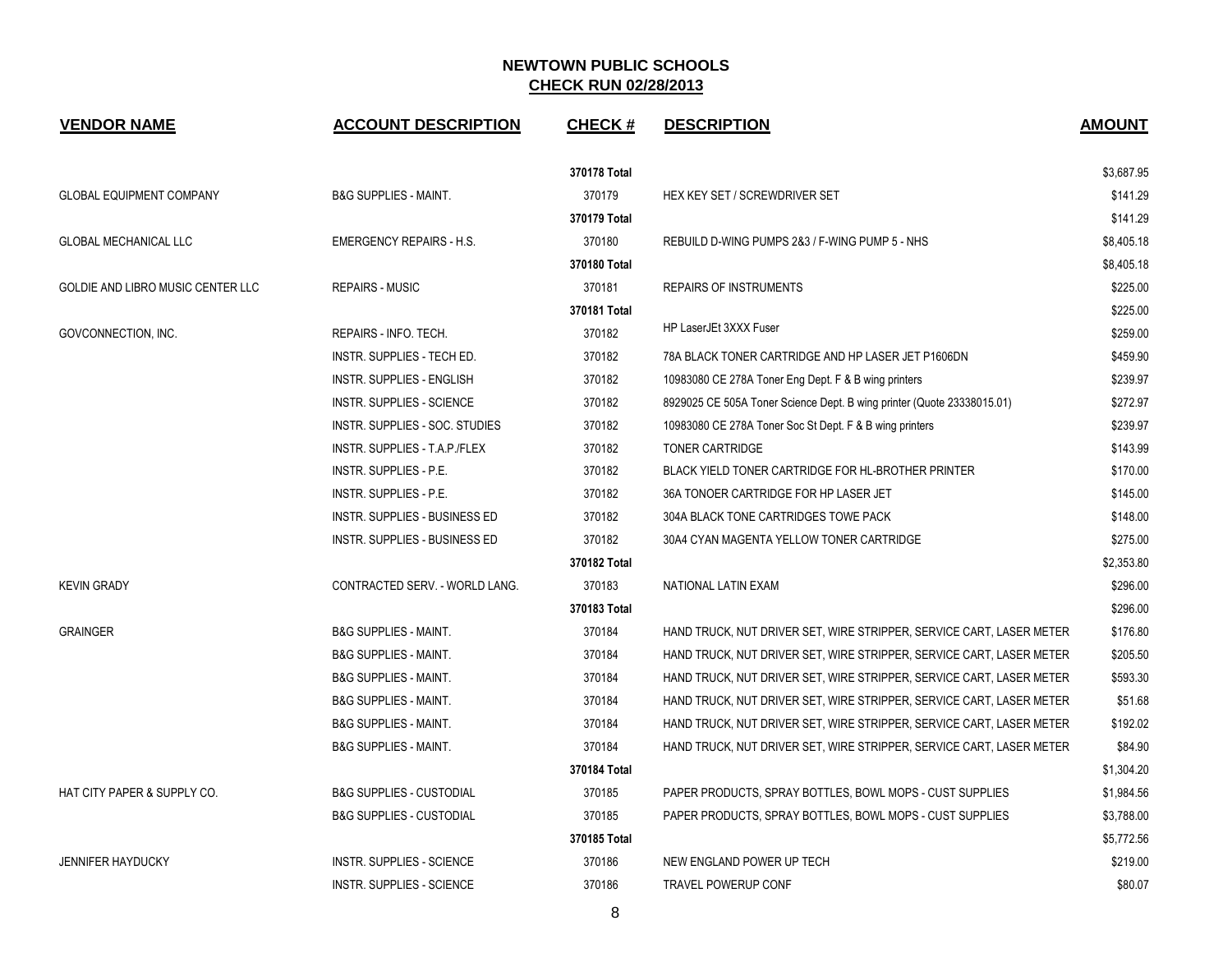| <b>VENDOR NAME</b>                     | <b>ACCOUNT DESCRIPTION</b>          | <b>CHECK#</b> | <b>DESCRIPTION</b>                                                       | <b>AMOUNT</b> |
|----------------------------------------|-------------------------------------|---------------|--------------------------------------------------------------------------|---------------|
|                                        |                                     | 370186 Total  |                                                                          | \$299.07      |
| <b>HEUER PUBLISHING LLC</b>            | INSTR. SUPPLIES - MUSIC             | 370187        | DRAMA GEEKS SCRIPT                                                       | \$125.00      |
|                                        |                                     | 370187 Total  |                                                                          | \$125.00      |
| HOMETOWN TOOL LLC                      | <b>B&amp;G SUPPLIES - MAINT.</b>    | 370188        | DRILL BITS - MAINT SUPPLIES                                              | \$56.30       |
|                                        |                                     | 370188 Total  |                                                                          | \$56.30       |
| THE INSTITUTE OF PROFESSIONAL PRACTICE | PROF. SERV. - PSYCH/MED. EVAL.      | 370189        | CONSULTATION BCBA SERVICES FOR DISTRICT                                  | \$8,600.00    |
|                                        |                                     | 370189 Total  |                                                                          | \$8,600.00    |
| <b>INSTRUCTOR MAGAZINE</b>             | <b>SUPPLIES - LIBRARY</b>           | 370190        | Prof. Magazine subscription INSTRUCTOR MAGAZINE. 24 issues. NO SHIPPING. | \$19.95       |
|                                        |                                     | 370190 Total  |                                                                          | \$19.95       |
| <b>INTEGRITY PIANO SERVICE</b>         | <b>REPAIRS - MUSIC</b>              | 370191        | Piano Tuning/Service                                                     | \$114.00      |
|                                        | INSTR. SUPPLIES - MUSIC             | 370191        | Piano tunings- Yamaha P22 - #280094, 280106, 280098                      | \$330.00      |
|                                        |                                     | 370191 Total  |                                                                          | \$444.00      |
| RACHEL KALISH                          | PROF. SERV. - SP/HEAR.              | 370193        | STARR SPEECH SERVICES 10HRS/WK X 37 WKS                                  | \$900.00      |
|                                        |                                     | 370193 Total  |                                                                          | \$900.00      |
| KAMCO SUPPLY CORP OF NEW ENGLAND       | <b>B&amp;G SUPPLIES - MAINT.</b>    | 370194        | <b>QUICK MIXER - MAINT SUPPLIES</b>                                      | \$10.00       |
|                                        |                                     | 370194 Total  |                                                                          | \$10.00       |
| <b>KELLY PRINTING SUPPLIES</b>         | OFF. SUPPLIES - ELEM.               | 370195        | black printer Cartridge-HCC530A-CM                                       | \$300.00      |
|                                        | OFF. SUPPLIES - ELEM.               | 370195        | HCC531A-CARTRIDGES                                                       | \$450.00      |
|                                        | OFF. SUPPLIES - M.S.                | 370195        | HCC530A-CM BLK CARTRIDGE                                                 | \$150.00      |
|                                        | OFF. SUPPLIES - M.S.                | 370195        | Shipping cost                                                            | \$47.00       |
|                                        |                                     | 370195 Total  |                                                                          | \$947.00      |
| KINSLEY POWER SYSTEMS                  | <b>EQUIP RENTAL - B&amp;G</b>       | 370196        | <b>RENTAL GENERATOR - HOM</b>                                            | \$1,722.50    |
|                                        |                                     | 370196 Total  |                                                                          | \$1,722.50    |
| <b>SUSAN ANTHONY KLEIN</b>             | CONTRACTED SERV. - MUSIC            | 370197        | Piano accompanist for winter chorus concert. See attached.               | \$412.50      |
|                                        |                                     | 370197 Total  |                                                                          | \$412.50      |
| KLINGBERG FAMILY CENTERS INC.          | TUITION - OUT-OF-DISTRICT           | 370198        | SCHOOL NAME RAYMOND HILL SCHOOL                                          | \$7,208.00    |
|                                        |                                     | 370198 Total  |                                                                          | \$7,208.00    |
| <b>K-MAN GLASS CORP</b>                | B. & G. REPAIRS - M.G.              | 370192        | REPLACE CLASSROOM DOOR GLASS - MG                                        | \$540.00      |
|                                        | B. & G. REPAIRS - H.S.              | 370192        | REPLACE BROKEN GLASS - NHS FITNESS ROOM                                  | \$730.00      |
|                                        |                                     | 370192 Total  |                                                                          | \$1,270.00    |
| H. KREVIT & COMPANY, INC               | <b>B&amp;G SUPPLIES - CUSTODIAL</b> | 370199        | CHLORINE - NHS POOL                                                      | (\$300.00)    |
|                                        | <b>B&amp;G SUPPLIES - CUSTODIAL</b> | 370199        | CHLORINE - NHS POOL                                                      | \$800.03      |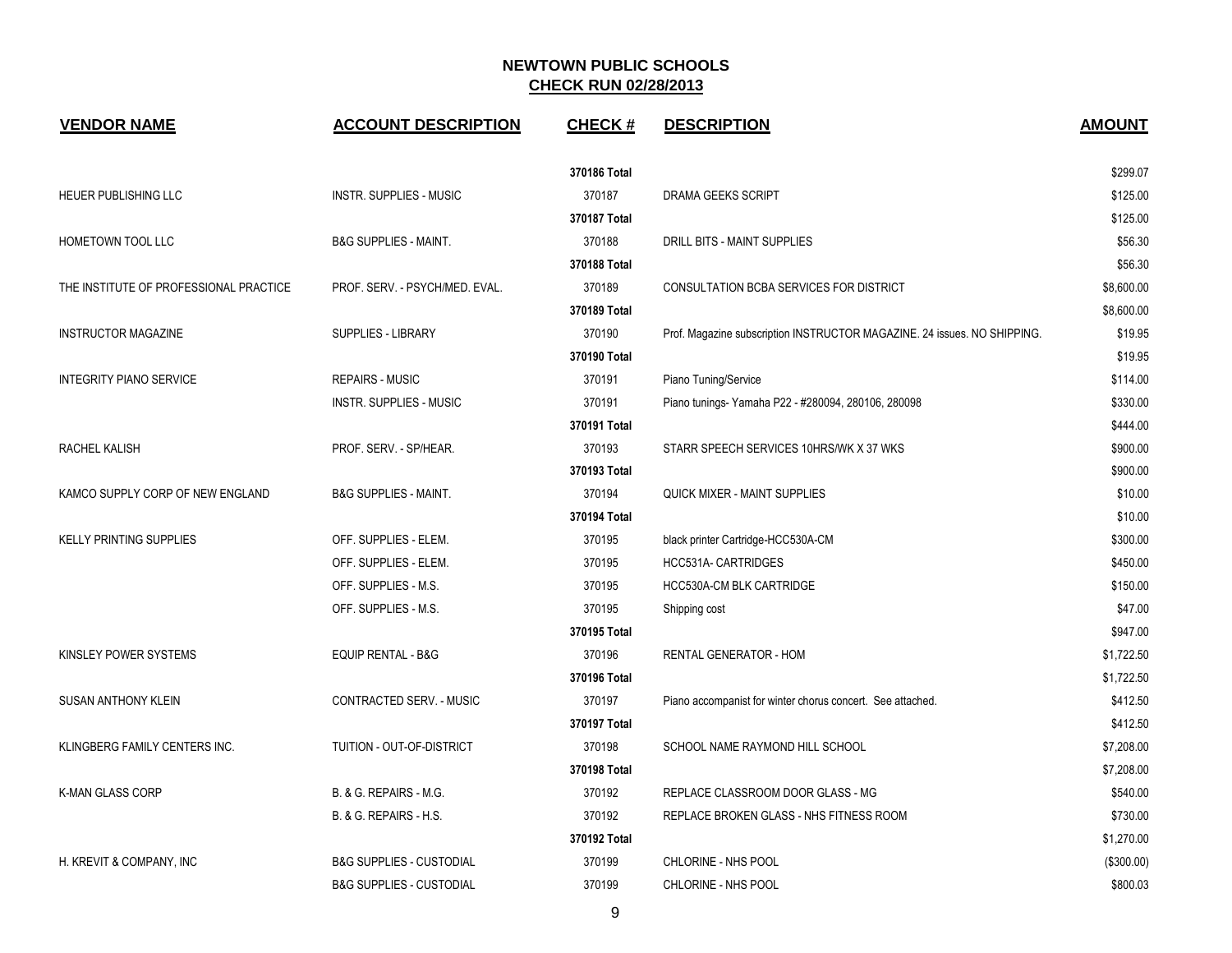| <b>VENDOR NAME</b>                            | <b>ACCOUNT DESCRIPTION</b>     | <b>CHECK#</b> | <b>DESCRIPTION</b>                                               | <b>AMOUNT</b> |
|-----------------------------------------------|--------------------------------|---------------|------------------------------------------------------------------|---------------|
|                                               |                                | 370199 Total  |                                                                  | \$500.03      |
| <b>CHRISTINE LAMAS</b>                        | STAFF TRAVEL - PUPIL SERV.     | 370200        | TRAVEL JAN THRU FEB 2013                                         | \$87.46       |
|                                               | STAFF TRAVEL - PUPIL SERV.     | 370200        | BT SUB TRAINING                                                  | \$30.16       |
|                                               |                                | 370200 Total  |                                                                  | \$117.62      |
| LEAHY'S FUELS INC.                            | PROPANE & NATURAL GAS - H.S.   | 370201        | PROPANE 97208G                                                   | \$1,457.15    |
|                                               |                                | 370201 Total  |                                                                  | \$1,457.15    |
| LEARNING ALLY INC.                            | INSTR. SUPPLIES - SP. ED. H.S. | 370202        | INSTITUTION STANDARD SITE LICENSE N                              | \$1,250.00    |
|                                               |                                | 370202 Total  |                                                                  | \$1,250.00    |
| <b>VALERIE LEBLANC</b>                        | STAFF TRAIN. - SCIENCE         | 370203        | PADI TRAVEL & TOLLS                                              | \$105.66      |
|                                               |                                | 370203 Total  |                                                                  | \$105.66      |
| LINDAMOOD-BELL LEARNING PROCESSES             | STAFF TRAIN. - PUPIL SERV.     | 370204        | REGISTRATION FOR MEGHAN TRUBIANO FOR VISUALIZING AND VERBALIZING | \$645.05      |
|                                               |                                | 370204 Total  |                                                                  | \$645.05      |
| LINGUI SYSTEMS INC.                           | INSTR. SUPPLIES - SP/HEAR.     | 370205        | LISTENING COMPREHENSION TEST FOR AD                              | \$159.95      |
|                                               |                                | 370205 Total  |                                                                  | \$159.95      |
| <b>SALLY LYNCH</b>                            | STAFF TRAVEL - PUPIL SERV.     | 370206        | TRAVEL MED WRKSHP                                                | \$57.69       |
|                                               |                                | 370206 Total  |                                                                  | \$57.69       |
| <b>MANKA CONSTRUCTION &amp; REMOLDING LLC</b> | B. & G. REPAIRS - M.G.         | 370207        | REMOVE THERAPY BED - MG                                          | \$164.00      |
|                                               | B. & G. REPAIRS - HOM.         | 370207        | REPLACE LIBRARY DECK - HOM                                       | \$399.00      |
|                                               | B. & G. REPAIRS - HOM.         | 370207        | HANG CURTAINS IN KINDERGARTEN ROOMS                              | \$280.50      |
|                                               |                                | 370207 Total  |                                                                  | \$843.50      |
| MAPLEBROOK SCHOOL INC.                        | TUITION - OUT-OF-DISTRICT      | 370208        |                                                                  | \$29,600.00   |
|                                               |                                | 370208 Total  |                                                                  | \$29,600.00   |
| W.B. MASON., INC                              | OFF. SUPPLIES - BUS. SERV.     | 370209        | SUPPLIES 2012/13                                                 | (\$12.00)     |
|                                               | OFF. SUPPLIES - BUS. SERV.     | 370209        | SUPPLIES 2012/13                                                 | $(\$30.00)$   |
|                                               | OFF. SUPPLIES - BUS. SERV.     | 370209        | SUPPLIES 2012/13                                                 | \$356.25      |
|                                               | OFF. SUPPLIES - BUS. SERV.     | 370209        | SUPPLIES 2012/13                                                 | (\$24.00)     |
|                                               | OFF. SUPPLIES - BUS. SERV.     | 370209        | SUPPLIES 2012/13                                                 | (\$6.00)      |
|                                               | OFF. SUPPLIES - BUS. SERV.     | 370209        | SUPPLIES 2012/13                                                 | (\$12.00)     |
|                                               | OFF. SUPPLIES - BUS. SERV.     | 370209        | SUPPLIES 2012/13                                                 | $(\$30.00)$   |
|                                               | OFF. SUPPLIES - BUS. SERV.     | 370209        | SUPPLIES 2012/13                                                 | \$239.08      |
|                                               | OFF. SUPPLIES - BUS. SERV.     | 370209        | SUPPLIES 2012/13                                                 | (\$53.97)     |
|                                               | OFF. SUPPLIES - BUS. SERV.     | 370209        | SUPPLIES 2012/13                                                 | (\$30.00)     |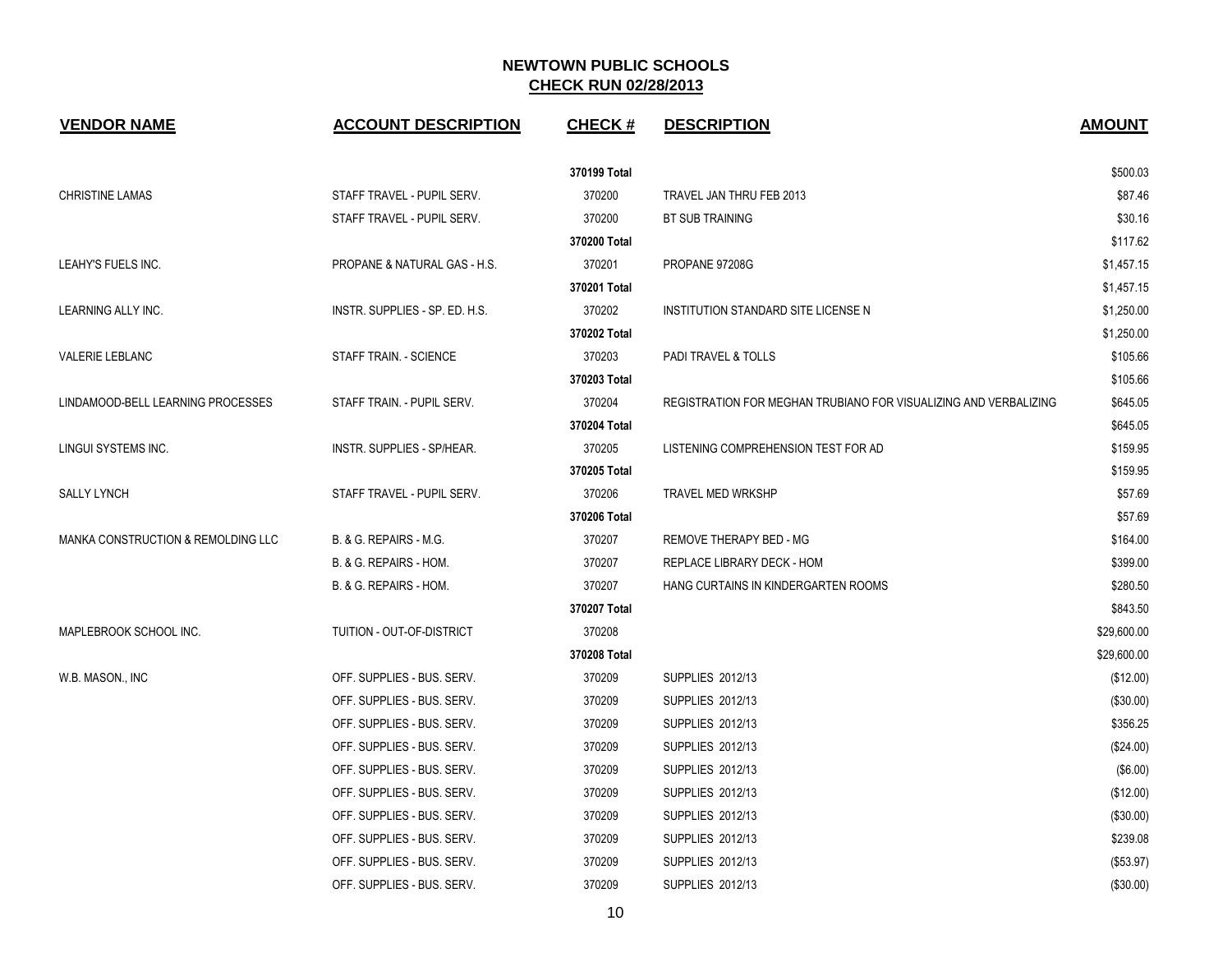| <b>VENDOR NAME</b> | <b>ACCOUNT DESCRIPTION</b>       | <b>CHECK#</b> | <b>DESCRIPTION</b>                                                         | <b>AMOUNT</b> |
|--------------------|----------------------------------|---------------|----------------------------------------------------------------------------|---------------|
|                    | INSTR. SUPPLIES - GUIDANCE       | 370209        | See attached. NO SHIPPING.                                                 | \$930.70      |
|                    | INSTR. SUPPLIES - ENGLISH        | 370209        | ROS 37401 Exam Blue Books                                                  | \$199.80      |
|                    | INSTR. SUPPLIES - ENGLISH        | 370209        | UNV 47210 Ruled Index Cards                                                | \$9.48        |
|                    | INSTR. SUPPLIES - ENGLISH        | 370209        | 15660 Avery Clear Label                                                    | \$37.98       |
|                    | INSTR. SUPPLIES - ENGLISH        | 370209        | AVE 18665 White Mailing Labels                                             | \$25.30       |
|                    | INSTR. SUPPLIES - SOC. STUDIES   | 370209        | Ros 37401 Exam Blue Books                                                  | \$199.80      |
|                    | INSTR. SUPPLIES - ENGLISH        | 370209        | AVERY LABEL AVE 18665 (SUB FOLDERS-LAVENDAR)                               | \$63.25       |
|                    | INSTR. SUPPLIES - ENGLISH        | 370209        | AVERY LABELS AVE 15660 (SUB FOLDERS-LAVENDAR)                              | \$37.98       |
|                    | INSTR. SUPPLIES - ENGLISH        | 370209        | EXAM BLUE BOOKS ROS 37401 ENG DEPT(50)                                     | \$179.00      |
|                    | INSTR. SUPPLIES - WORLD LANG.    | 370209        | EXAM BLUE BOOKS ROS 37401 WORLD LANGUAGE DEPT(50)                          | \$89.50       |
|                    | INSTR. SUPPLIES - SOC. STUDIES   | 370209        | EXAM BLUS BOOKS ROS 37401 SOC ST DEPT(50)                                  | \$179.00      |
|                    | INSTR. SUPPLIES - ENGLISH        | 370209        | Presharpened Pencils DIX 13806 (12PK)                                      | \$174.50      |
|                    | INSTR. SUPPLIES - ENGLISH        | 370209        | Sheet Protectors AVE 74100                                                 | \$17.99       |
|                    | INSTR. SUPPLIES - SOC. STUDIES   | 370209        | 9THGrade Capt materials<br>EXAM BLUE BOOKS ROS 37401 (50)                  | \$89.91       |
|                    | INSTR. SUPPLIES - CLASSROOM      | 370209        | PRES-a-ply White Mailing Labels, AVE-30601, 1 in. x 4 in.2,000/box, NO S/H | \$27.00       |
|                    | INSTR. SUPPLIES - ENGLISH        | 370209        | RAY16VB2A LANTERN                                                          | \$57.08       |
|                    | INSTR. SUPPLIES - ENGLISH        | 370209        | IVR37601 FLASH DRIVE                                                       | \$49.16       |
|                    | INSTR. SUPPLIES - SP. ED. PREK-8 | 370209        | HEADPHONES DMAX190318                                                      | \$478.80      |
|                    | INSTR. SUPPLIES - SP. ED. PREK-8 | 370209        | HEADPHONES DMAX190318                                                      | \$219.45      |
| W.B. MASON., INC   | OFF. SUPPLIES - PUPIL SERV.      | 370209        | DYMO LABELS DYM30252                                                       | \$111.96      |
|                    | INSTR. SUPPLIES - CLASSROOM      | 370209        | Cartons, 12/carton, 12 oz. Purell Pump Bottle, with Aloe                   | \$127.98      |
|                    | INSTR. SUPPLIES - CLASSROOM      | 370209        | Carton, 48 boxes/carton, 2-ply Kleenex tissues, 125 sheets, No S/H         | \$69.99       |
|                    | INSTR. SUPPLIES - CLASSROOM      | 370209        | ROSELLE VIBRANT CONSTRUCTION PAPER ROSSUL4391250                           | \$1.92        |
|                    | INSTR. SUPPLIES - CLASSROOM      | 370209        | SOUTHWORD PARCHMENT PAPER-SOU964C                                          | \$30.99       |
|                    | INSTR. SUPPLIES - CLASSROOM      | 370209        | INJET GRETTING CARDS AVE3270                                               | \$49.00       |
|                    | INSTR. SUPPLIES - CLASSROOM      | 370209        | WAUSAU BRIGHT WHITE PAPER-WAU91904                                         | \$59.96       |
|                    | INSTR. SUPPLIES - CLASSROOM      | 370209        | NOTE CARDS AVE3265                                                         | \$54.36       |
|                    | STAFF TRAIN. - ADMIN.            | 370209        | Lectern: SAF-8918MH, Mahogany. All priced per Rob Manowitz, Free shipping. | \$459.00      |
|                    | OFF. SUPPLIES - ADMIN.           | 370209        | Stool: ALE-IN4611, color Black                                             | \$179.95      |
|                    | OFF. SUPPLIES - ADMIN.           | 370209        | Adjustable stool arms: ALE-IN49AKA10B                                      | \$36.50       |
|                    | OFF. SUPPLIES - ADMIN.           | 370209        | Replacement toners, Item Q2312A toner for HP1022 printer, guidance.        | \$141.98      |
|                    | INSTR. SUPPLIES - SP. ED. PREK-8 | 370209        | SHREDDER BAGS UNV35952                                                     | \$54.39       |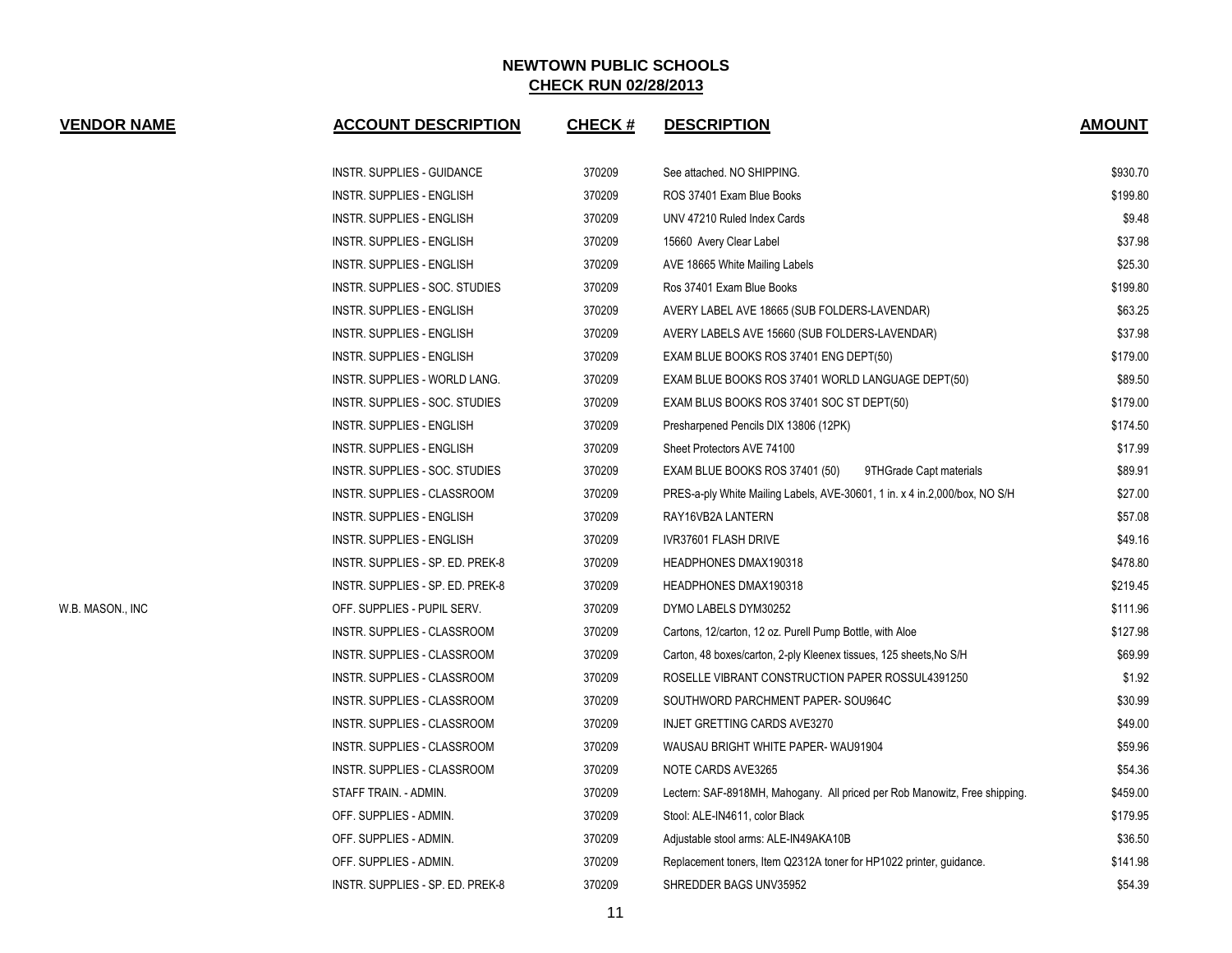| <b>VENDOR NAME</b>           | <b>ACCOUNT DESCRIPTION</b>          | <b>CHECK#</b> | <b>DESCRIPTION</b>                                       | <b>AMOUNT</b> |
|------------------------------|-------------------------------------|---------------|----------------------------------------------------------|---------------|
|                              | INSTR. SUPPLIES - SP. ED. PREK-8    | 370209        | CARTRIDGE HEWQ6000ADPK 124A                              | \$152.99      |
|                              |                                     | 370209 Total  |                                                          | \$4,994.01    |
| MOORE MEDICAL LLC            | MEDICAL SUPPLIES - ELEM.            | 370210        | Alcohol 91% - #82379-(HOM)                               | \$31.20       |
|                              | MEDICAL SUPPLIES - ELEM.            | 370210        | Ibuprofen-child suspension-#96561-for(HOM_RIS)           | \$78.00       |
|                              | MEDICAL SUPPLIES - ELEM.            | 370210        | Triangular Bandage- #69397 - HOM                         | \$4.86        |
|                              | MEDICAL SUPPLIES - ELEM.            | 370210        | medium arm sling - 79-99153 (HOM)                        | \$14.01       |
|                              | MEDICAL SUPPLIES - ELEM.            | 370210        | cohesive bandages-2 in-79414-bx of 6                     | \$21.14       |
|                              | MEDICAL SUPPLIES - ELEM.            | 370210        | 1 in cohesive bandages-#79413 -box of 12-HOM/HS          | \$23.76       |
|                              | MEDICAL SUPPLIES - ELEM.            | 370210        | rechargeable handle-#52084- (HOM)                        | \$43.94       |
|                              | MEDICAL SUPPLIES - ELEM.            | 370210        | Oral probe #74999 - (MS) - no shipping                   | \$79.12       |
|                              | <b>B&amp;G SUPPLIES - CUSTODIAL</b> | 370210        | NON-LATEX GLOVES - CUST SUPPLIES                         | \$1,213.00    |
|                              |                                     | 370210 Total  |                                                          | \$1,509.03    |
| <b>JOANNE MORRIS</b>         | STAFF TRAVEL - STAFF DEVELOP.       | 370211        | TRAVEL CMT DISTRICT TEST                                 | \$44.06       |
|                              |                                     | 370211 Total  |                                                          | \$44.06       |
| E. A. MORSE & CO. INC.       | <b>B&amp;G SUPPLIES - CUSTODIAL</b> | 370212        | TRASH LINERS, BATHROOM, GLASS CLEANER, - CUST SUPPLIES   | \$2,043.68    |
|                              | <b>B&amp;G SUPPLIES - CUSTODIAL</b> | 370212        | TRASH LINERS, BATHROOM, GLASS CLEANER, - CUST SUPPLIES   | \$1,118.88    |
|                              | <b>B&amp;G SUPPLIES - CUSTODIAL</b> | 370212        | TRASH LINERS, BATHROOM, GLASS CLEANER, - CUST SUPPLIES   | \$4,080.00    |
|                              | <b>REPAIRS - CUSTODIAL</b>          | 370212        | AUTO SCRUBBER REPAIR - CUST REPAIRS                      | \$704.72      |
|                              |                                     | 370212 Total  |                                                          | \$7,947.28    |
| MRT TRUCK EQUIPMENT INC.     | <b>REPAIRS - MAINT.</b>             | 370213        | <b>REPAIR MAINT TRUCK PLOW LTS - 117NT</b>               | \$160.00      |
|                              |                                     | 370213 Total  |                                                          | \$160.00      |
| MUSIC & ARTS CENTER, INC.    | <b>REPAIRS - MUSIC</b>              | 370214        | For Band instrument repairs throughout the school year.  | \$89.95       |
|                              | <b>INSTR. SUPPLIES - MUSIC</b>      | 370214        | In The Zone-Stitzel Jazz - 0152334                       | \$28.00       |
|                              | INSTR. SUPPLIES - MUSIC             | 370214        | Dance/Jabberwocky - R Grice Band - 0021542 Free Shipping | \$32.00       |
|                              |                                     | 370214 Total  |                                                          | \$149.95      |
| N & S SUPPLY - FISHKILL INC. | B. & G. REPAIRS - M.G.              | 370215        | PLUMBING REPAIR PARTS - MG                               | \$24.78       |
|                              |                                     | 370215 Total  |                                                          | \$24.78       |
| <b>NASCO</b>                 | INSTR. SUPPLIES - CLASSROOM         | 370216        | Little Leveled Readers, box set, SB40494L                | \$22.91       |
|                              | INSTR. SUPPLIES - CLASSROOM         | 370216        | Little Leveled Readers, box set, SB40495L                | \$22.91       |
|                              | INSTR. SUPPLIES - CLASSROOM         | 370216        | Little Leveled Readers, box set, SB40496L                | \$22.91       |
|                              | INSTR. SUPPLIES - CLASSROOM         | 370216        | Little Leveled Readers, box set, SB40497L                | \$22.91       |
|                              |                                     | 370216 Total  |                                                          | \$91.64       |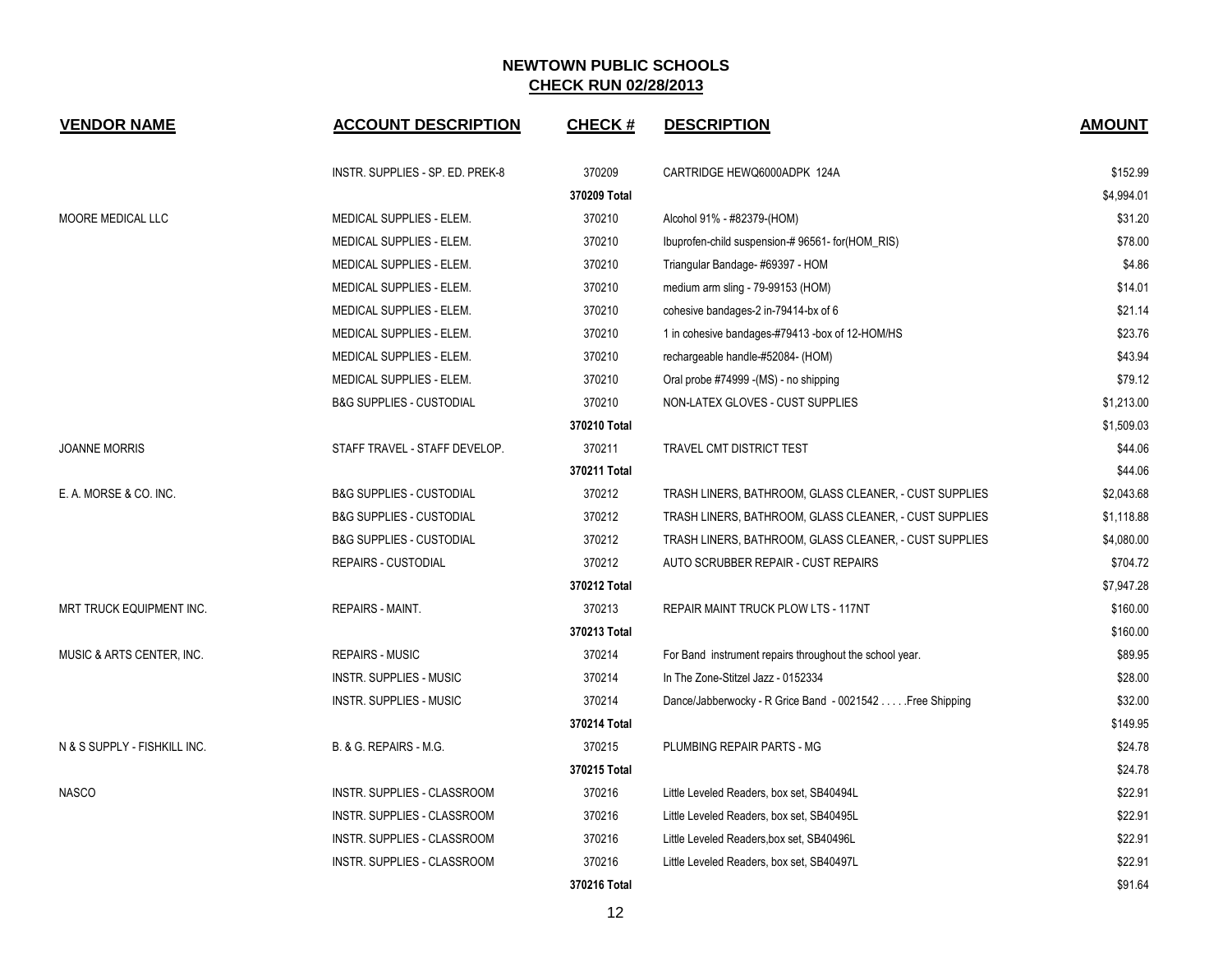| <b>VENDOR NAME</b>                    | <b>ACCOUNT DESCRIPTION</b>          | <b>CHECK#</b> | <b>DESCRIPTION</b>                                                                       | <b>AMOUNT</b> |
|---------------------------------------|-------------------------------------|---------------|------------------------------------------------------------------------------------------|---------------|
| <b>NCS PEARSON INC.</b>               | CONTRACTED SERV. - INFO. TECH.      | 370217        | Inform Subscription, data maintenance, support and softwareFor period 5/16/13 - 5/15/14( | \$9,619.75    |
|                                       | INSTR. SUPPLIES - SP/HEAR.          | 370217        | CTOPP EXAMINER S RECORD AGES 7-24 ITEMS #0158735056CGM                                   | \$158.00      |
|                                       | INSTR. SUPPLIES - SP/HEAR.          | 370217        | <b>SHIPPING</b>                                                                          | \$10.00       |
|                                       | INSTR. SUPPLIES - PSYCH.            | 370217        | BASC-2 TRS-A ITEM 30032                                                                  | \$97.05       |
| <b>NCS PEARSON INC.</b>               | INSTR. SUPPLIES - PSYCH.            | 370217        | <b>SHIPPING</b>                                                                          | \$10.00       |
|                                       | INSTR. SUPPLIES - PSYCH.            | 370217        | ADOLESCENT/ADULT SENSORY PROFILE ITEM NUMBER: 076-1649-700                               | \$135.00      |
|                                       | INSTR. SUPPLIES - PSYCH.            | 370217        | <b>SHIPPING</b>                                                                          | \$10.00       |
|                                       |                                     | 370217 Total  |                                                                                          | \$10,039.80   |
| NEW ENGLAND FITNESS DISTRIBUTORS INC. | REPAIRS - P.E.                      | 370218        | MAINTENANCE FITNESS AGREEMENT                                                            | \$165.35      |
|                                       |                                     | 370218 Total  |                                                                                          | \$165.35      |
| THE NEWS-TIMES                        | <b>SUPPLIES - LIBRARY</b>           | 367814        | 1 academic year of The News Times. 5 papers per week day beginning August 27 2012        | (\$150.00)    |
|                                       |                                     | 367814 Total  |                                                                                          | (\$150.00)    |
|                                       | <b>SUPPLIES - LIBRARY</b>           | 370219        | 1 academic year of The News Times. 5 papers per week day beginning August 27 2012        | \$150.00      |
|                                       |                                     | 370219 Total  |                                                                                          | \$150.00      |
| NEWTOWN BOARD OF EDUCATION            | PRIOR YEAR CREDITS DUE TO TOWN      | 370220        | PRIOR YEAR CREDITS DUE TO TOWN                                                           | \$411.95      |
|                                       |                                     | 370220 Total  |                                                                                          | \$411.95      |
| NEWTOWN FOOD SERVICE                  | INSTR. SUPPLIES - SOC. STUDIES      | 370221        | LUNCHES FOR DHS STUDENTS                                                                 | \$146.40      |
|                                       |                                     | 370221 Total  |                                                                                          | \$146.40      |
| NEWTOWN MIDDLE SCHOOL                 | CONTRACTED SERV. - SPORTS           | 370222        | Jockey Hollow 2013 Basketball Tournament entry fee for boys and girls teams.             | \$225.00      |
|                                       | CONTRACTED SERV. - CLASSROOM        | 370222        | Payment for lunch at My Place Restaurant for Chinese Delegation. Receipt attached.       | \$395.00      |
|                                       |                                     | 370222 Total  |                                                                                          | \$620.00      |
| NEWTOWN POOLS, LLC                    | <b>B&amp;G SUPPLIES - CUSTODIAL</b> | 370223        | TEST STRIPS - NHS POOL (CUST SUPPLIES)                                                   | \$27.00       |
|                                       | <b>B&amp;G SUPPLIES - CUSTODIAL</b> | 370223        | TEST STRIPS - NHS POOL (CUST SUPPLIES)                                                   | \$45.00       |
|                                       | <b>B&amp;G SUPPLIES - CUSTODIAL</b> | 370223        | TEST STRIPS - NHS POOL (CUST SUPPLIES)                                                   | \$54.00       |
|                                       |                                     | 370223 Total  |                                                                                          | \$126.00      |
| THE NIXON COMPANY                     | INSTR. SUPPLIES - SPORTS            | 370224        | CLUTCH BACK GOLDEN METAL                                                                 | \$26.25       |
|                                       |                                     | 370224 Total  |                                                                                          | \$26.25       |
| NORTHEAST SCOREBOARDS LLC             | <b>REPAIRS - SPORTS</b>             | 370225        | REPAIRED POWER PLUG FOR ISC CONTROL                                                      | \$152.50      |
|                                       |                                     | 370225 Total  |                                                                                          | \$152.50      |
| PETER OBRE                            | CONTRACTED SERV. - MUSIC            | 370226        | Guitar accompanist for winter concert                                                    | \$125.00      |
|                                       |                                     | 370226 Total  |                                                                                          | \$125.00      |
| OFFICE DEPOT. INC                     | INSTR. SUPPLIES - CLASSROOM         | 370227        | Consortium Supplies, a-z dividers, 211-458                                               | \$69.20       |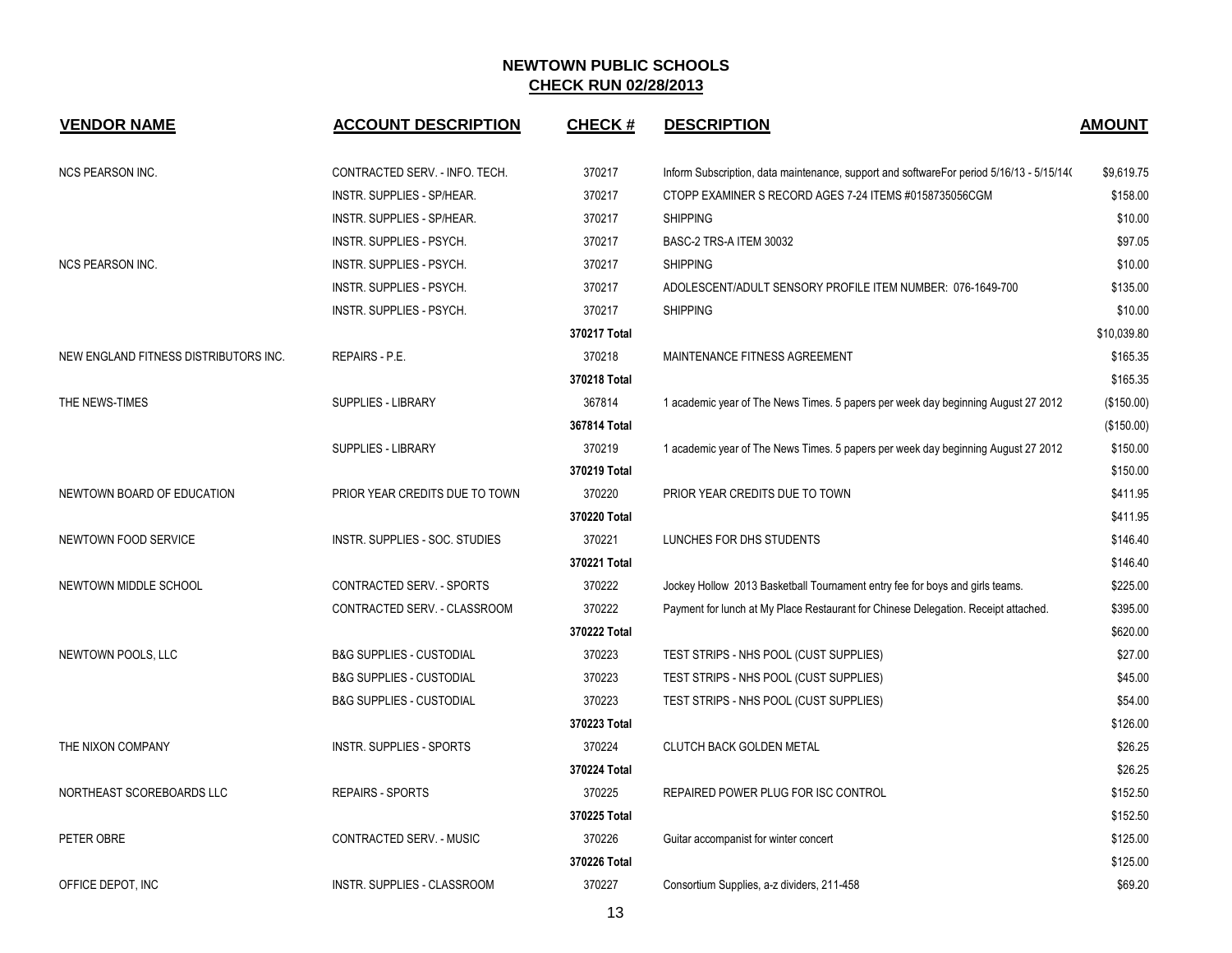| <b>VENDOR NAME</b>                | <b>ACCOUNT DESCRIPTION</b>      | CHECK #      | <b>DESCRIPTION</b>                                                      | <b>AMOUNT</b> |
|-----------------------------------|---------------------------------|--------------|-------------------------------------------------------------------------|---------------|
|                                   | INSTR. SUPPLIES - CLASSROOM     | 370227       | hanging folders.810-929 NO SHIPPING                                     | \$90.00       |
|                                   |                                 | 370227 Total |                                                                         | \$159.20      |
| PAR INC.                          | INSTR. SUPPLIES - PSYCH.        | 370228       | BRIEF SELF REPORT WW5314-RF                                             | \$198.00      |
|                                   | INSTR. SUPPLIES - PSYCH.        | 370228       | <b>SHIPPING</b>                                                         | \$19.80       |
|                                   |                                 | 370228 Total |                                                                         | \$217.80      |
| PC & MAC EXCHANGE                 | REPAIRS - INFO. TECH.           | 370229       | Battery for Dell Latitude D531 Part # 774495                            | \$108.00      |
|                                   | REPAIRS - INFO. TECH.           | 370229       | ShippingQuotation #103334                                               | \$12.00       |
|                                   |                                 | 370229 Total |                                                                         | \$120.00      |
| PCM-G                             | REPAIRS - INFO. TECH.           | 370230       | Fuser for HP4250tn - 9043863 -                                          | \$185.00      |
|                                   |                                 | 370230 Total |                                                                         | \$185.00      |
| <b>J.W. PEPPER &amp; SON INC.</b> | <b>INSTR. SUPPLIES - MUSIC</b>  | 370231       | Manx Lullaby arr. Loir-Anne Dolloff                                     | \$85.50       |
|                                   | <b>INSTR. SUPPLIES - MUSIC</b>  | 370231       | The Cat Came Back arr. Aden Lewis I                                     | \$76.50       |
|                                   | <b>INSTR. SUPPLIES - MUSIC</b>  | 370231       | Come Lovely Spring by Mozart/arr.Ga                                     | \$78.75       |
|                                   | <b>INSTR. SUPPLIES - MUSIC</b>  | 370231       | Esa Noche Yo Baila arr. Betty Bertau                                    | \$112.50      |
|                                   | <b>INSTR. SUPPLIES - MUSIC</b>  | 370231       | The Have No Song by Mary Goetz Item                                     | \$81.00       |
|                                   | <b>INSTR. SUPPLIES - MUSIC</b>  | 370231       | Shipping                                                                | \$26.99       |
|                                   |                                 | 370231 Total |                                                                         | \$461.24      |
| PETTY CASH                        | OTHER SUPPLIES - STAFF DEVELOP. | 370232       | PETTY CASH                                                              | \$96.00       |
|                                   | OFF. SUPPLIES - SUPER.          | 370232       | PETTY CASH                                                              | \$254.57      |
|                                   |                                 | 370232 Total |                                                                         | \$350.57      |
|                                   | POSTAGE - ADMIN.                | 370233       | PETTY CASH                                                              | \$174.82      |
|                                   | INSTR. SUPPLIES - CLASSROOM     | 370233       | PETTY CASH                                                              | \$14.68       |
|                                   | INSTR. SUPPLIES - GUIDANCE      | 370233       | PETTY CASH                                                              | \$2.97        |
|                                   |                                 | 370233 Total |                                                                         | \$192.47      |
|                                   | OFF. SUPPLIES - ADMIN.          | 370234       | PETTY CASH                                                              | \$51.55       |
|                                   | INSTR. SUPPLIES - CLASSROOM     | 370234       | PETTY CASH                                                              | \$33.48       |
|                                   |                                 | 370234 Total |                                                                         | \$85.03       |
| PHONAK LLC                        | REPAIRS - SP/HEAR.              | 370235       | PER ATTACHED CLAIM FORM RECEIVERS FOR LILY HUNTER                       | \$200.00      |
|                                   |                                 | 370235 Total |                                                                         | \$200.00      |
| PLANK ROAD PUBLISHING INC.        | <b>INSTR. SUPPLIES - MUSIC</b>  | 370236       | MUSIC Classroom Supplies: magazines, flashcards, games, recorder music, | \$512.95      |
|                                   | <b>INSTR. SUPPLIES - MUSIC</b>  | 370236       | Shipping/Handling                                                       | \$35.16       |
|                                   |                                 | 370236 Total |                                                                         | \$548.11      |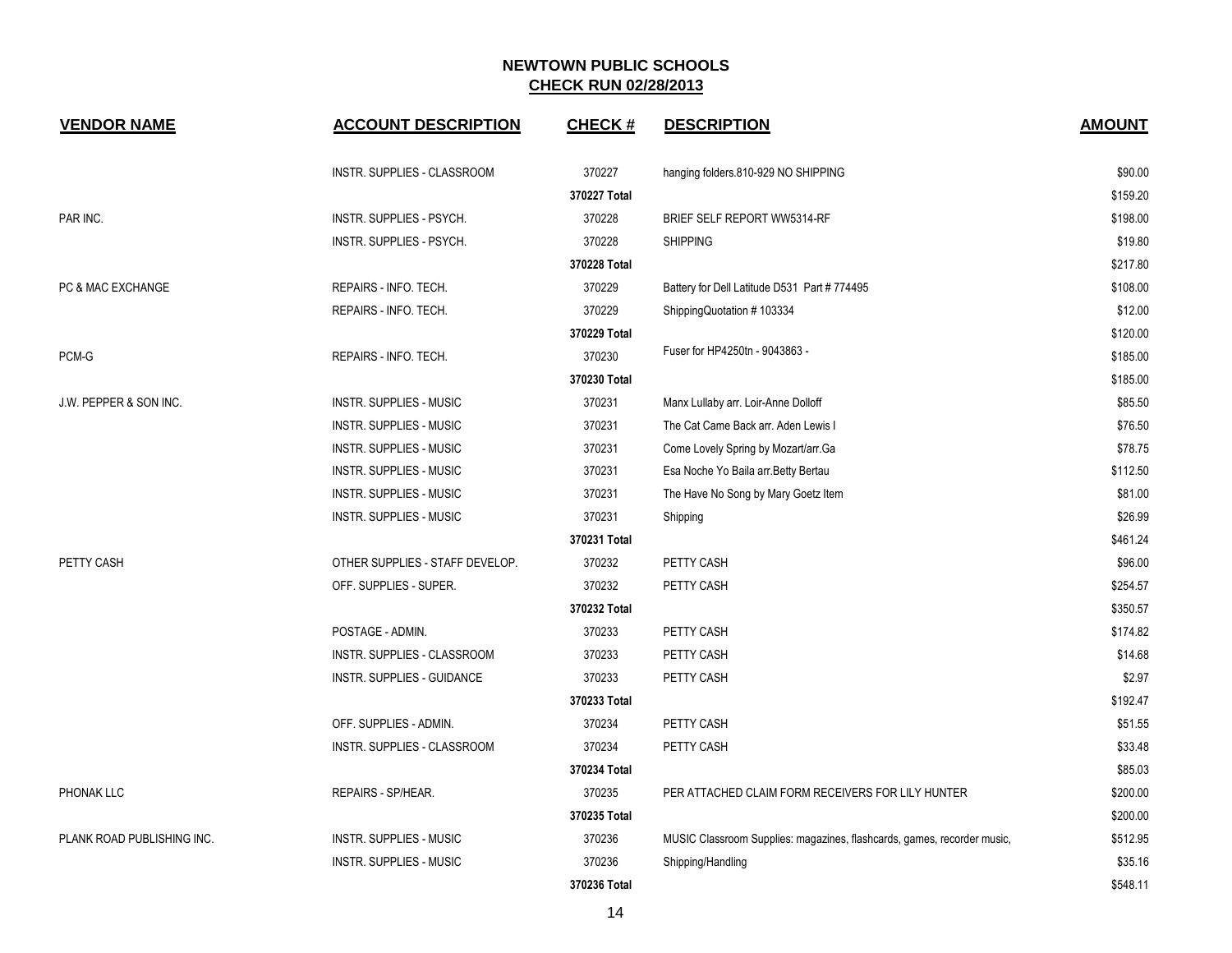| <b>VENDOR NAME</b>                | <b>ACCOUNT DESCRIPTION</b>         | <b>CHECK#</b> | <b>DESCRIPTION</b>                                                        | <b>AMOUNT</b> |
|-----------------------------------|------------------------------------|---------------|---------------------------------------------------------------------------|---------------|
| POSITIVE PROMOTIONS, INC.         | INSTR. SUPPLIES - CLASSROOM        | 370237        | Clipboard, Starfish, Item GN 3600, One Person Can Make A Difference.      | \$79.00       |
|                                   | <b>INSTR. SUPPLIES - CLASSROOM</b> | 370237        | Shipping                                                                  | \$13.95       |
|                                   |                                    | 370237 Total  |                                                                           | \$92.95       |
| PSAT/NMSQT                        | CONTRACTED SERV. - GUIDANCE        | 370238        | PSAT tests - October 17, 2012 - NO SHIPPING                               | \$5,446.00    |
|                                   |                                    | 370238 Total  |                                                                           | \$5,446.00    |
| QUILL CORPORATION                 | OFF. SUPPLIES - ADMIN.             | 370239        | Scotch mailing and storage tape 6 pk                                      | \$102.36      |
|                                   | OFF. SUPPLIES - ADMIN.             | 370239        | Ampad gold fiber writing pad                                              | \$19.18       |
|                                   | OFF. SUPPLIES - ADMIN.             | 370239        | Ampad Ruled Pad                                                           | \$40.29       |
|                                   | OFF. SUPPLIES - ADMIN.             | 370239        | HP 97 Tri-Color Inkjet Cartridge Free Shipping                            | \$36.95       |
|                                   | INSTR. SUPPLIES - GUIDANCE         | 370239        | Avery printable magnetic sheets #03270                                    | \$49.55       |
|                                   |                                    | 370239 Total  |                                                                           | \$248.33      |
| <b>RAYBURN MUSIC CT</b>           | REPAIRS - MUSIC                    | 370240        | REPAITS OF MUSIC INSTRUMENTS FOR ORCHESTRA                                | \$181.00      |
|                                   | <b>REPAIRS - MUSIC</b>             | 370240        | REPAITS OF MUSIC INSTRUMENTS FOR ORCHESTRA                                | \$20.00       |
|                                   | REPAIRS - MUSIC                    | 370240        | REPAITS OF MUSIC INSTRUMENTS FOR ORCHESTRA                                | \$275.00      |
|                                   |                                    | 370240 Total  |                                                                           | \$476.00      |
| <b>RESOURCES FOR EDUCATORS</b>    | INSTR. SUPPLIES - READING          | 370241        | Reading Connection - Intermediate Edition - Invoice # 2054190 - Ok to Pay | \$219.00      |
|                                   |                                    | 370241 Total  |                                                                           | \$219.00      |
| RIDDELL/ ALL AMERICAN SPORTS CORP | <b>REPAIRS - SPORTS</b>            | 370242        | HELMET- FACE GUARD PADS RECONDITIONING                                    | \$4,306.00    |
|                                   | INSTR. SUPPLIES - SPORTS           | 370242        | <b>SCRIMMAGE VEST</b>                                                     | \$187.99      |
|                                   | <b>INSTR. SUPPLIES - SPORTS</b>    | 370242        | HELMET AND CHIN STRAP                                                     | \$268.70      |
|                                   | INSTR. SUPPLIES - SPORTS           | 370242        | VARSITY ACCESSORY KIT- FACE MASK                                          | \$299.71      |
|                                   |                                    | 370242 Total  |                                                                           | \$5,062.40    |
| DR. JANET ROBINSON                | STAFF TRAVEL - SUPER.              | 370243        | TOLLS, HOTEL & PARKING                                                    | \$288.32      |
|                                   |                                    | 370243 Total  |                                                                           | \$288.32      |
| SACRED HEART UNIVERSITY           | CERT. SUBS. - CONTRACTED           | 370244        | INTERSHIP PROGRAM 01/31/13                                                | \$34,815.00   |
|                                   |                                    | 370244 Total  |                                                                           | \$34,815.00   |
| SAFEGUARD BUSINESS SYSTEMS        | OFF. SUPPLIES - BUS. SERV.         | 370245        | 5000 #10 IMPRINTED ENVELOPES FOR PAYROLL & A/PORDER# HMKLHS               | \$240.62      |
|                                   | OFF. SUPPLIES - BUS. SERV.         | 370245        | <b>SHIPPING</b>                                                           | \$38.33       |
|                                   |                                    | 370245 Total  |                                                                           | \$278.95      |
| <b>SCANTRON CORPORATION</b>       | INSTR. SUPPLIES - WORLD LANG.      | 370246        | <b>SCANTRON FORMS-19641</b>                                               | \$342.00      |
|                                   | INSTR. SUPPLIES - WORLD LANG.      | 370246        | <b>SHIPPING</b>                                                           | \$20.55       |
|                                   | INSTR. SUPPLIES - P.E.             | 370246        | <b>SCANTRON FORM 72511</b>                                                | \$23.00       |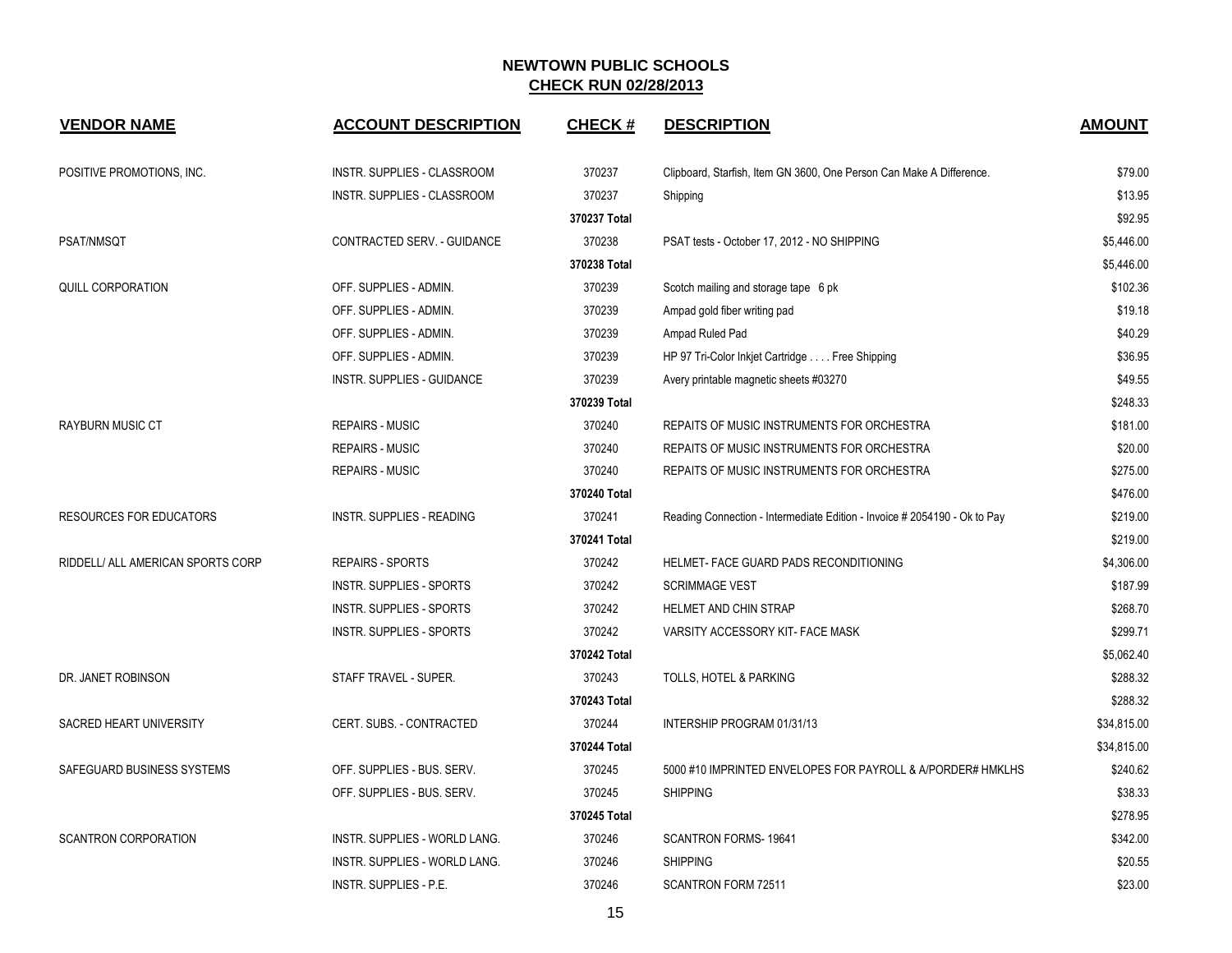| <b>VENDOR NAME</b>              | <b>ACCOUNT DESCRIPTION</b>       | <b>CHECK#</b> | <b>DESCRIPTION</b>                                                                    | <b>AMOUNT</b> |
|---------------------------------|----------------------------------|---------------|---------------------------------------------------------------------------------------|---------------|
|                                 | INSTR. SUPPLIES - P.E.           | 370246        | <b>SHIPPING</b>                                                                       | \$8.31        |
|                                 |                                  | 370246 Total  |                                                                                       | \$393.86      |
| SCHMIDT'S AND SERAFINE'S, INC.  | <b>B&amp;G SUPPLIES - MAINT.</b> | 370247        | BACK PACK LEAF BLOWER - CHALK HILL                                                    | \$504.43      |
|                                 | <b>B&amp;G SUPPLIES - MAINT.</b> | 370247        | BACK PACK LEAF BLOWER - CHALK HILL                                                    | \$35.18       |
|                                 |                                  | 370247 Total  |                                                                                       | \$539.61      |
| SCHOLASTIC INC                  | SUPPLIES - LIBRARY               | 370248        | Fiction and Non-Fiction books. NO SHIPPING.                                           | \$112.83      |
|                                 | <b>SUPPLIES - LIBRARY</b>        | 370248        | Fiction and Non-Fiction books, NO SHIPPING.                                           | \$24.99       |
|                                 | <b>SUPPLIES - LIBRARY</b>        | 370248        | Fiction and Non-Fiction books, NO SHIPPING.                                           | \$21.98       |
|                                 | <b>SUPPLIES - LIBRARY</b>        | 370248        | Fiction and Non-Fiction books. NO SHIPPING.                                           | \$3.99        |
|                                 | SUPPLIES - LIBRARY               | 370248        | Fiction and Non-Fiction books. NO SHIPPING.                                           | \$11.98       |
|                                 | SUPPLIES - LIBRARY               | 370248        | Fiction and Non-Fiction books. NO SHIPPING.                                           | \$7.98        |
|                                 | SUPPLIES - LIBRARY               | 370248        | Fiction and Non-Fiction books. NO SHIPPING.                                           | \$3.99        |
|                                 |                                  | 370248 Total  |                                                                                       | \$187.74      |
| <b>SCHOOL SPECIALTY</b>         | INSTR. SUPPLIES - P.E.           | 370249        | BEST RITW CART WHEASEL - 7-077209-030                                                 | \$509.30      |
|                                 | INSTR. SUPPLIES - CLASSROOM      | 370249        | 6 QUART MODULAR CLEAR BOX 4-PK- 9-1397150-030                                         | \$224.00      |
|                                 | <b>INSTR. SUPPLIES - ART</b>     | 370249        | Art Supplies: paint, brushes, red paper, poster board, glue, hole punch, plasticraft, | \$410.59      |
|                                 |                                  | 370249 Total  |                                                                                       | \$1,143.89    |
| <b>VICKI SHESKIN</b>            | INSTR. SUPPLIES - CLASSROOM      | 370250        | ART CLASSROOM SUPPLIES                                                                | \$92.23       |
|                                 |                                  | 370250 Total  |                                                                                       | \$92.23       |
| CAROL CARDILLO SKOLAS           | <b>INSTR. SUPPLIES - ART</b>     | 370251        | <b>ASSOR SUPPLIES</b>                                                                 | \$37.31       |
|                                 |                                  | 370251 Total  |                                                                                       | \$37.31       |
| <b>SEAN SONNTAG</b>             | OFF./MEETING SUPPLIES - B.O.E.   | 370252        | <b>TAPING MEETING</b>                                                                 | \$40.00       |
|                                 |                                  | 370252 Total  |                                                                                       | \$40.00       |
| SOUTHBURY PRINTING CENTRE, INC  | PRINTING - STAFF DEVELOP.        | 370254        | Invoice #27066 NPS Registration forms for District Quantity: 1500                     | \$337.74      |
|                                 | INSTR. SUPPLIES - ENGLISH        | 370254        | CAPT 9 Response to Literature Test Materials                                          | \$195.31      |
|                                 | <b>INSTR. SUPPLIES - MATH</b>    | 370254        | <b>CAPT 9 Math Test Materials</b>                                                     | \$227.38      |
|                                 | <b>INSTR. SUPPLIES - SCIENCE</b> | 370254        | <b>CAPT 9 Science Test Materials</b>                                                  | \$252.79      |
| SOUTHBURY PRINTING CENTRE, INC. | INSTR. SUPPLIES - SOC. STUDIES   | 370254        | CAPT 9 Interdisciplinary Writing // Editing & Revising Test Materials                 | \$303.36      |
|                                 |                                  | 370254 Total  |                                                                                       | \$1,316.58    |
| SOUTHPAW ENTERPRISES INC        | INSTR. SUPPLIES - SP. ED. PREK-8 | 370255        | TRAMPOLINE - PRESCHOOL                                                                | \$123.00      |
|                                 |                                  | 370255 Total  |                                                                                       | \$123.00      |
| STAPLES ADVANTAGE               | INSTR. SUPPLIES - INFO. TECH.    | 370256        | Supplies for Tech - Cd s thumb drive, DVD etc                                         | \$30.07       |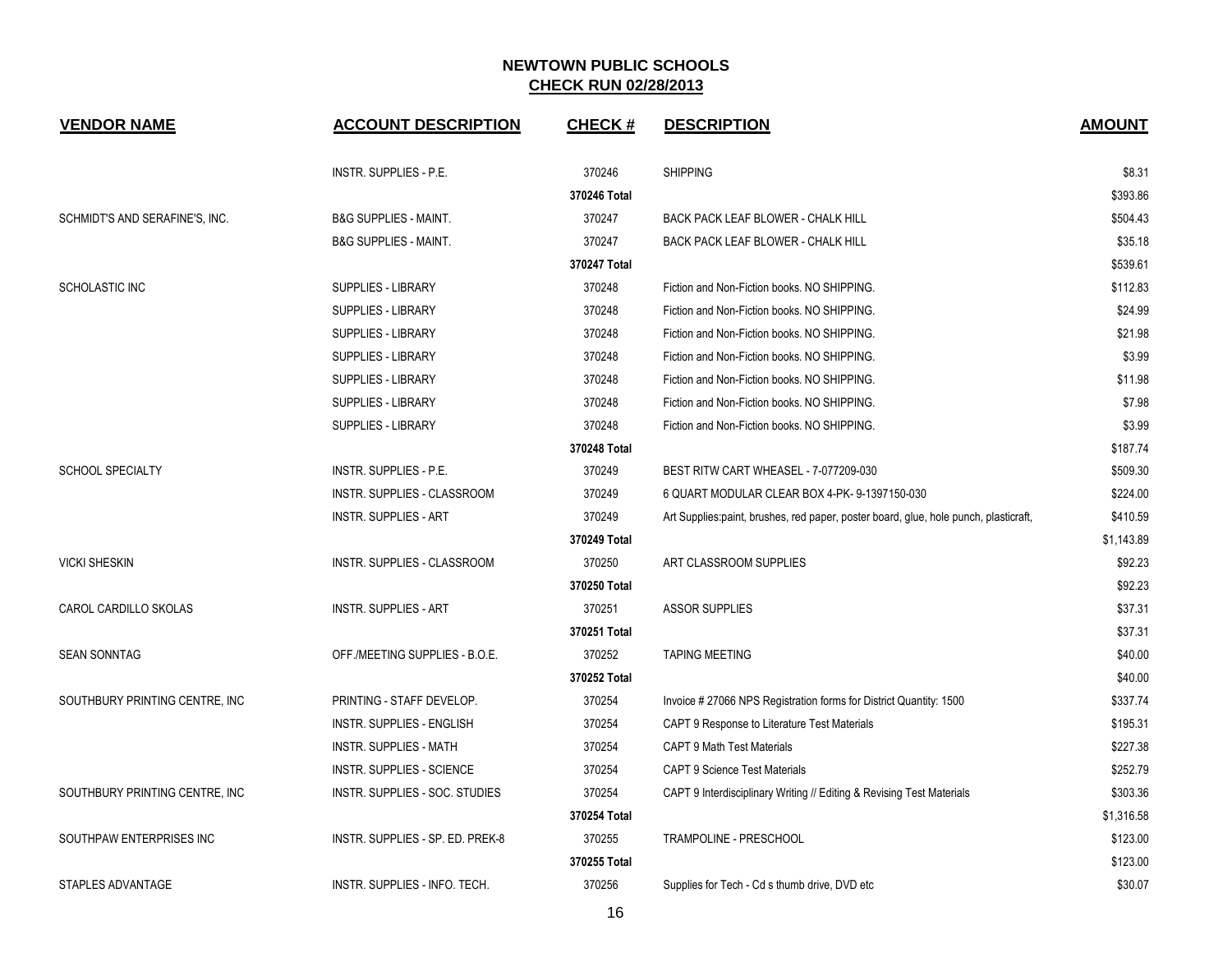| <b>VENDOR NAME</b>                   | <b>ACCOUNT DESCRIPTION</b>       | <b>CHECK#</b> | <b>DESCRIPTION</b>                                  | <b>AMOUNT</b> |
|--------------------------------------|----------------------------------|---------------|-----------------------------------------------------|---------------|
|                                      | INSTR. SUPPLIES - MATH           | 370256        | ASST CAP ERASER 10432                               | \$59.40       |
|                                      | <b>INSTR. SUPPLIES - MATH</b>    | 370256        | AAA BATTERIES 144 PK- MN2400BKD                     | \$519.96      |
|                                      | <b>INSTR. SUPPLIES - MATH</b>    | 370256        | PENCILS/DZ 13883                                    | \$1.67        |
|                                      | <b>INSTR. SUPPLIES - MATH</b>    | 370256        | PENCILS 72/PK 13883WO                               | \$971.28      |
|                                      | <b>INSTR. SUPPLIES - MATH</b>    | 370256        | 6 RULERS 45016                                      | \$199.80      |
|                                      |                                  | 370256 Total  |                                                     | \$1,782.18    |
| STAPLES CREDIT PLAN                  | INSTR. SUPPLIES - SCIENCE        | 370257        | Sharpie fineline markers 125328 30001 (dozen)       | \$33.16       |
|                                      | INSTR. SUPPLIES - SCIENCE        | 370257        | Sharpie extra fineline markers 125431 35001 (dozen) | \$33.16       |
|                                      | INSTR. SUPPLIES - SCIENCE        | 370257        | Black Expo Markers 637820/80001 (12 per box)        | \$164.90      |
|                                      | <b>INSTR. SUPPLIES - SCIENCE</b> | 370257        | DVD-R 618936/05621 Memorex (100)                    | \$28.99       |
|                                      | <b>INSTR. SUPPLIES - ENGLISH</b> | 370257        | Pendaflex 784558 model 6152 1/5 (20)                | \$43.96       |
|                                      | <b>INSTR. SUPPLIES - ENGLISH</b> | 370257        | Scissors 738401 M 13132 (2 PK-5)                    | \$119.75      |
|                                      | INSTR. SUPPLIES - ENGLISH        | 370257        | Post it Notes 3X3 860852 19672 (18 PK)              | \$54.95       |
|                                      | INSTR. SUPPLIES - ENGLISH        | 370257        | Expo Markers SAN 83008 Model 83008 Pur(12 per box)  | \$21.49       |
|                                      | <b>INSTR. SUPPLIES - ENGLISH</b> | 370257        | Expo Markers Black 637820 Model 80001 (12 per box)  | \$82.45       |
|                                      | <b>INSTR. SUPPLIES - ENGLISH</b> | 370257        | Staplers 272120 Model 54567 Swingli                 | \$27.96       |
|                                      |                                  | 370257 Total  |                                                     | \$610.77      |
| STEPNEY HARDWARE INC.                | <b>B&amp;G SUPPLIES - MAINT.</b> | 370259        | MAINT SUPPLIES - ENCUMB 2012-2013                   | \$89.15       |
|                                      | <b>B&amp;G SUPPLIES - MAINT.</b> | 370259        | MAINT SUPPLIES - ENCUMB 2012-2013                   | \$176.64      |
|                                      |                                  | 370259 Total  |                                                     | \$265.79      |
| ALEXANDER STRZELECKI                 | OFF./MEETING SUPPLIES - B.O.E.   | 370260        | TAPING 3 MEETINGS                                   | \$135.00      |
|                                      |                                  | 370260 Total  |                                                     | \$135.00      |
| SUPERIOR CLEANERS AND TAILORS        | INSTR. SUPPLIES - SP. ED. PREK-8 | 370261        | <b>SERV</b>                                         | \$15.45       |
|                                      | INSTR. SUPPLIES - SP. ED. PREK-8 | 370261        | <b>SERV</b>                                         | \$15.45       |
|                                      | INSTR. SUPPLIES - SP. ED. PREK-8 | 370261        | <b>SERV</b>                                         | \$15.45       |
|                                      | INSTR. SUPPLIES - SP. ED. PREK-8 | 370261        | <b>SERV</b>                                         | \$15.45       |
|                                      |                                  | 370261 Total  |                                                     | \$61.80       |
| <b>TALKTOOLS</b>                     | INSTR. SUPPLIES - SP/HEAR.       | 370262        | SPIROMETER ITEM #1000031                            | \$16.50       |
|                                      | INSTR. SUPPLIES - SP/HEAR.       | 370262        | <b>SHIPPING</b>                                     | \$5.00        |
|                                      |                                  | 370262 Total  |                                                     | \$21.50       |
| TASSELS INTERIORS OF DISTINCTION LLC | B. & G. REPAIRS - HOM.           | 370263        | REPLACEMENT BLINDS FOR CLASSROOMS - HOM             | \$1,370.00    |
|                                      |                                  | 370263 Total  |                                                     | \$1.370.00    |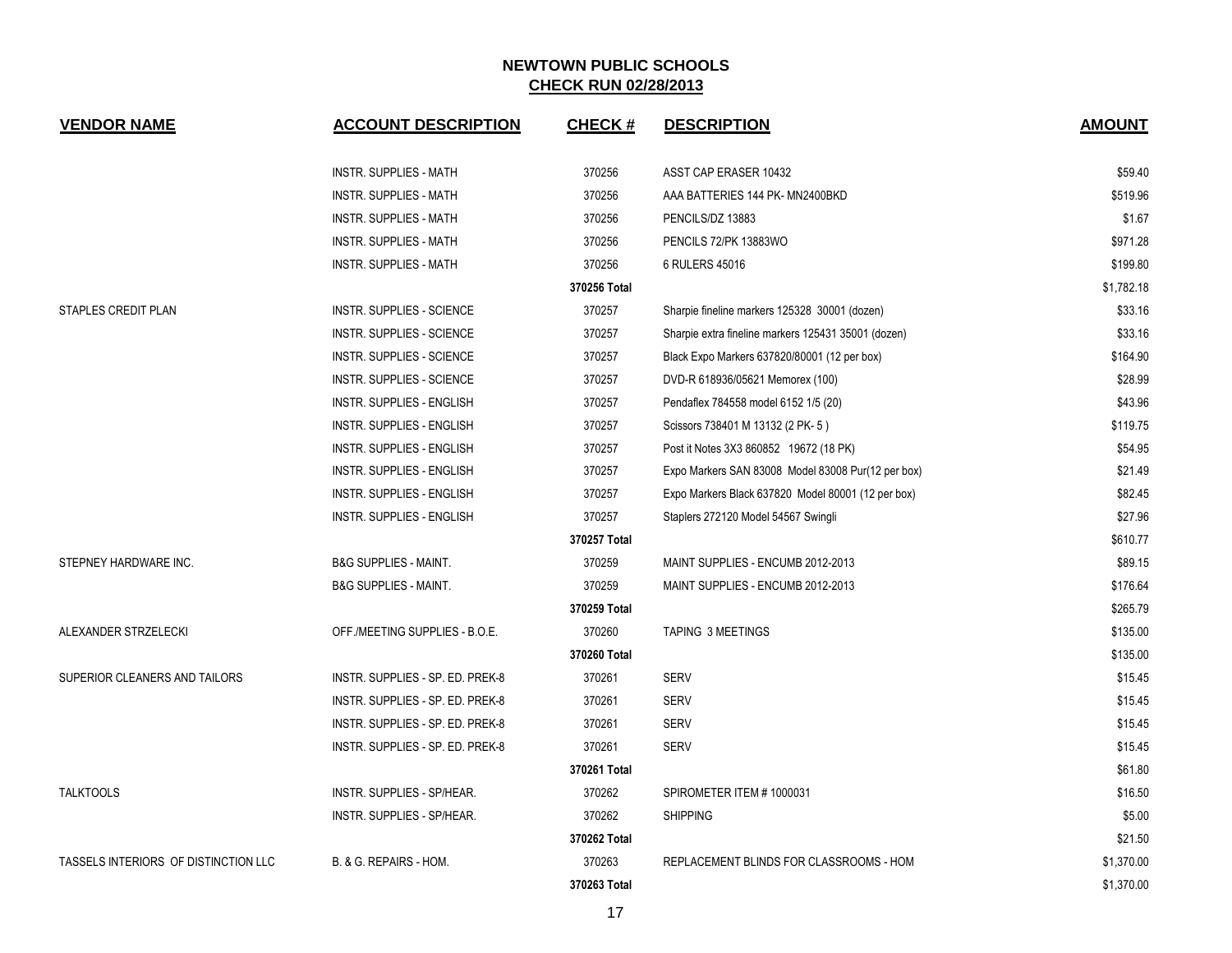| <b>VENDOR NAME</b>               | <b>ACCOUNT DESCRIPTION</b>       | <b>CHECK#</b> | <b>DESCRIPTION</b>                                                         | <b>AMOUNT</b> |
|----------------------------------|----------------------------------|---------------|----------------------------------------------------------------------------|---------------|
| <b>TEACHER'S DISCOVERY</b>       | <b>SUPPLIES - LIBRARY</b>        | 370264        | Poetry Forms Poster Set(6).                                                | \$32.95       |
|                                  | <b>SUPPLIES - LIBRARY</b>        | 370264        | Mythology Poster Set(6).                                                   | \$29.95       |
|                                  | <b>SUPPLIES - LIBRARY</b>        | 370264        | Dr. Seuss Movie Poster.                                                    | \$13.95       |
|                                  | SUPPLIES - LIBRARY               | 370264        | Roald Dahl Movie Poster.                                                   | \$13.95       |
|                                  | <b>SUPPLIES - LIBRARY</b>        | 370264        | The Giver Classic Movie Poster.                                            | \$9.99        |
|                                  | SUPPLIES - LIBRARY               | 370264        | SHIPPING.                                                                  | \$12.09       |
|                                  |                                  | 370264 Total  |                                                                            | \$112.88      |
| <b>TESTA REFRIDGERATION, LLC</b> | REPAIRS - CAFETERIA              | 370265        | TORCH EVAP COIL                                                            | \$335.00      |
|                                  | <b>REPAIRS - CAFETERIA</b>       | 370265        | REPAIR CONDENSEA MOTOR                                                     | \$536.50      |
|                                  |                                  | 370265 Total  |                                                                            | \$871.50      |
| TOCE BROS INC.                   | REPAIRS - MAINT.                 | 370266        | NEW TIRES FOR MAINT TRUCK - 59NT                                           | \$586.96      |
|                                  |                                  | 370266 Total  |                                                                            | \$586.96      |
| TOM'S SERVICE LLC                | <b>REPAIRS - CAFETERIA</b>       | 370267        | REPAIR SOUTHBEND C-OVEN                                                    | \$474.91      |
|                                  |                                  | 370267 Total  |                                                                            | \$474.91      |
| <b>TORRCO</b>                    | B. & G. REPAIRS - H.             | 370268        | 21 BLDG BOILER REPAIRS - HAWL                                              | \$370.80      |
|                                  | B. & G. REPAIRS - M.G.           | 370268        | PLUMBING REPAIRS - MG                                                      | \$72.55       |
|                                  |                                  | 370268 Total  |                                                                            | \$443.35      |
|                                  | B. & G. REPAIRS - M.S.           |               | PLUMBING REPAIRS - NMS                                                     | \$286.60      |
| <b>TORRCO</b>                    | B. & G. REPAIRS - M.S.           |               | PLUMBING REPAIRS - NMS                                                     | (\$286.60)    |
|                                  | B. & G. REPAIRS - M.S.           | 370268        | PLUMBING REPAIRS - NMS                                                     | \$286.80      |
|                                  | B. & G. REPAIRS - H.S.           | 370268        | PLUMBING REPAIRS - NHS                                                     | \$1,012.00    |
|                                  | <b>B&amp;G SUPPLIES - MAINT.</b> | 370268        | TOILET / PLUMBING ACCESSORIES - MAINT SUPPLIES                             | \$425.11      |
|                                  |                                  | 370268 Total  |                                                                            | \$1,723.91    |
| <b>TOUCHBOARDS</b>               | <b>INSTR. SUPPLIES - ENGLISH</b> | 370269        | Language Arts Portion. Free shipping                                       | \$56.00       |
|                                  | <b>INSTR. SUPPLIES - ENGLISH</b> | 370269        | Language Arts Portion. Free shipping See attached quote. Thank you.        | \$615.00      |
|                                  | <b>INSTR. SUPPLIES - MATH</b>    | 370269        | Math portion of 6 Units of HoverCam T3 and accessories per attached quote. | \$699.00      |
|                                  |                                  | 370269 Total  |                                                                            | \$1,370.00    |
| TRI STATE CONSORTIUM             | STAFF TRAIN. - STAFF DEVELOP.    | 370271        | Tri-State-PADI Training                                                    | \$3,950.00    |
|                                  | STAFF TRAIN. - STAFF DEVELOP.    | 370271        | Tri-State-PADI Training                                                    | \$5,010.00    |
|                                  |                                  | 370271 Total  |                                                                            | \$8,960.00    |
| ANDRES TRUJILLO                  | STAFF TRAVEL - STAFF DEVELOP.    | 370272        | POWERSCHOOL AIRFARE                                                        | \$445.80      |
|                                  |                                  | 370272 Total  |                                                                            | \$445.80      |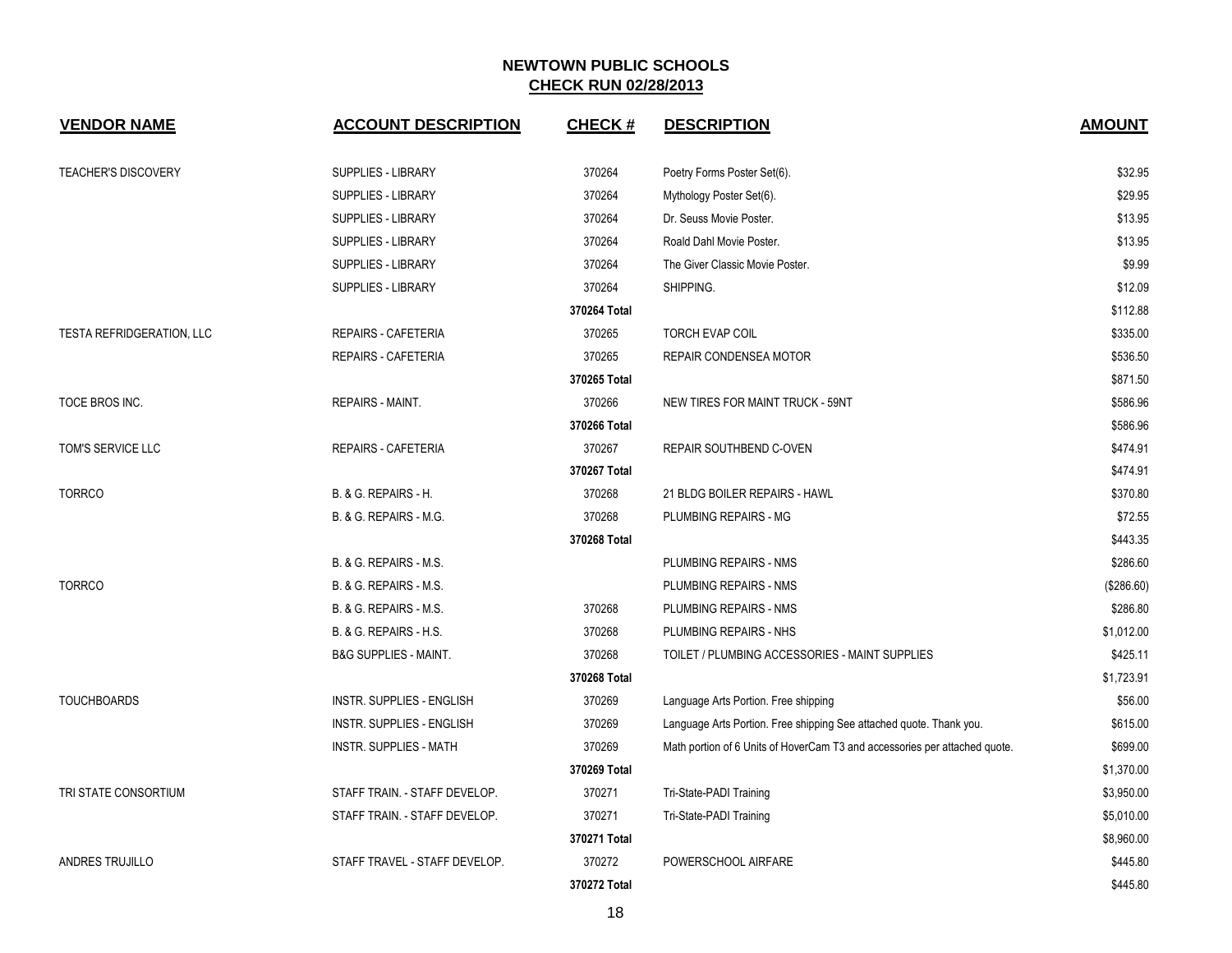| <b>VENDOR NAME</b>                   | <b>ACCOUNT DESCRIPTION</b>       | <b>CHECK#</b> | <b>DESCRIPTION</b>                                     | <b>AMOUNT</b> |
|--------------------------------------|----------------------------------|---------------|--------------------------------------------------------|---------------|
| USPS-HASLER (C/O)                    | POSTAGE - BUS. SERV.             | 370273        | POSTAGE 0250065 C/O                                    | \$1,000.00    |
|                                      |                                  | 370273 Total  |                                                        | \$1,000.00    |
| USPS-HASLER (H/S)                    | POSTAGE - ADMIN.                 | 370274        | <b>POSTAGE</b>                                         | \$5,000.00    |
|                                      |                                  | 370274 Total  |                                                        | \$5,000.00    |
| VALLEY LITHO SUPPLY                  | INSTR. SUPPLIES - TECH ED.       | 370275        | ULTRASOF CHROME YELLOW- ORANGE- MAGENTA- PURPLE- GREEN | \$767.51      |
|                                      |                                  | 370275 Total  |                                                        | \$767.51      |
| <b>TRISTAN VILLAMIL</b>              | OFF./MEETING SUPPLIES - B.O.E.   | 370276        | <b>TAPING MEETING</b>                                  | \$50.00       |
|                                      |                                  | 370276 Total  |                                                        | \$50.00       |
| WEST MUSIC COMPANY INC.              | INSTR. SUPPLIES - MUSIC          | 370277        | West Music BE7001 Wrist Bells Item #204138             | \$81.25       |
|                                      | INSTR. SUPPLIES - MUSIC          | 370277        | Basic Beat BBCLG Large Rosewood Cla Item #200456       | \$21.00       |
|                                      | INSTR. SUPPLIES - MUSIC          | 370277        | Basic Beat BB532 Stamped Brass Finger Cyr Item #200606 | \$17.90       |
|                                      | INSTR. SUPPLIES - MUSIC          | 370277        | Studio 49 AG-02 10 Tubing for Soprano Item #255130     | \$20.90       |
|                                      | INSTR. SUPPLIES - MUSIC          | 370277        | Blocks NTB 5 Pitch Open-End Temple B                   | \$164.95      |
|                                      | <b>INSTR. SUPPLIES - MUSIC</b>   | 370277        | Shipping                                               | \$24.48       |
|                                      |                                  | 370277 Total  |                                                        | \$330.48      |
| YANKEEGAS                            | PROPANE & NATURAL GAS - RIS.     | 370278        | GAS 57526160064                                        | \$268.33      |
|                                      | PROPANE & NATURAL GAS - RIS.     | 370278        | GAS 57410220032                                        | \$2,700.83    |
|                                      | PROPANE & NATURAL GAS - M.S.     | 370278        | GAS 57201350022                                        | \$174.54      |
|                                      | PROPANE & NATURAL GAS - H.S.     | 370278        | GAS 57379855042                                        | \$616.44      |
|                                      | PROPANE & NATURAL GAS - H.S.     | 370278        | GAS 57445161052                                        | \$24,710.66   |
|                                      |                                  | 370278 Total  |                                                        | \$28,470.80   |
| MEREDITH L. YUHAS                    | OFF. SUPPLIES - ADMIN.           | 370279        | Supplies for faculty meeting 2.4.13 . No shipping      | \$300.00      |
|                                      |                                  | 370279 Total  |                                                        | \$300.00      |
|                                      |                                  |               |                                                        | GF0815:       |
|                                      |                                  |               |                                                        | GF0615:       |
| <b>EAST RIVER ENERGY</b>             | FUEL OIL - C.H.                  | 370166        | CHALK HILL OIL                                         | \$24,462.47   |
|                                      | FUEL OIL - C.H.                  | 370166        | CHALK HILL OIL                                         | \$24,307.25   |
|                                      |                                  | 370166 Total  |                                                        | \$48,769.72   |
| EDGERATON HEATING & AIR CONDITIONING | <b>EMERGENCY REPAIRS - C.H.</b>  | 370167        | RENOVATIONS TO CHALK HILL                              | \$46,084.42   |
|                                      |                                  | 370167 Total  |                                                        | \$46,084.42   |
| <b>TOWN OF MONROE</b>                | <b>B&amp;G SUPPLIES - MAINT.</b> | 370270        | ACE HARDWARE-FLU BULBS, HILLMAN ITE                    | \$26.56       |
|                                      | <b>B&amp;G SUPPLIES - MAINT.</b> | 370270        | <b>EAST COST SIGNS</b>                                 | \$1,490.00    |